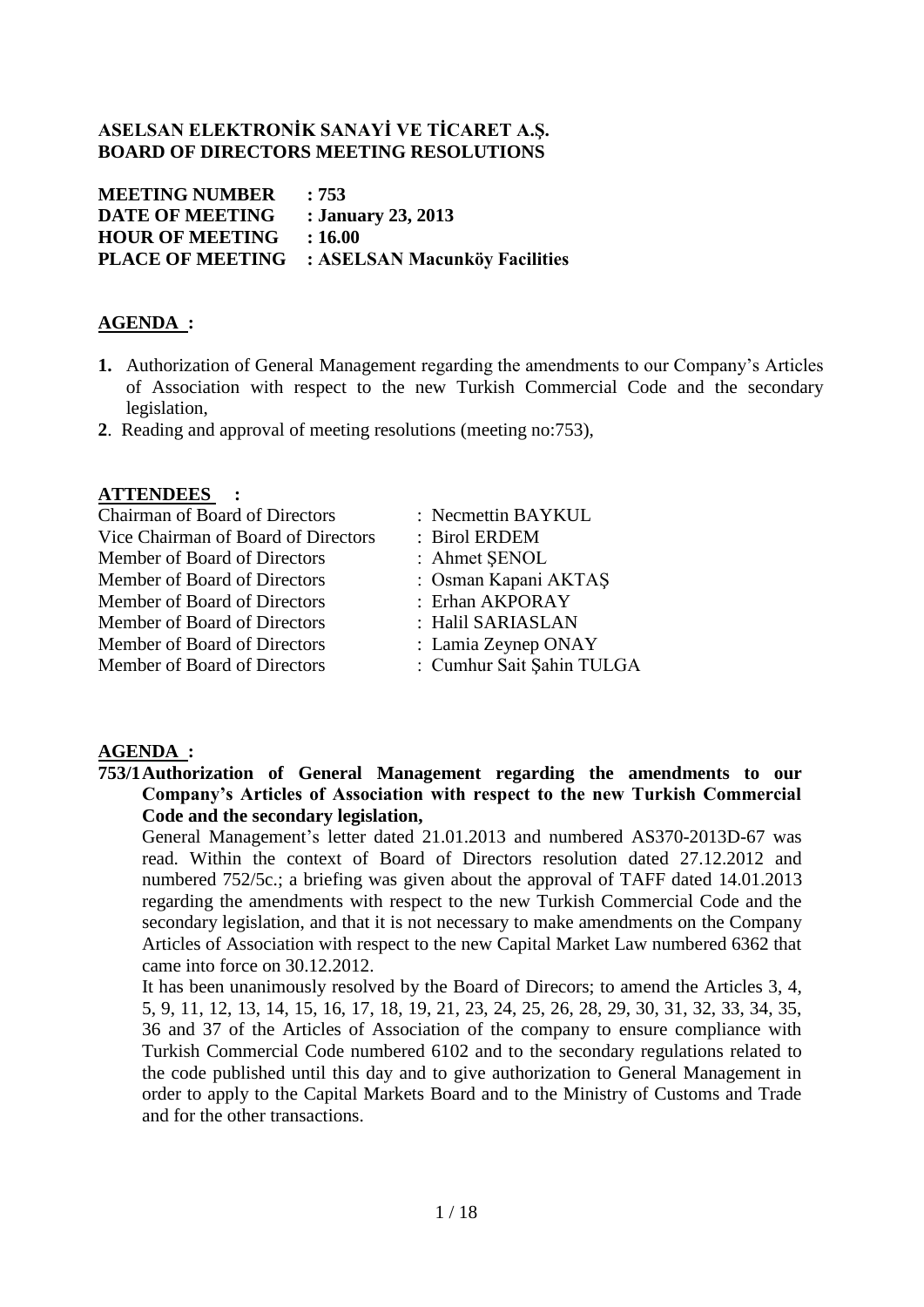## **OLD VERSION ASELSAN ELEKTRONİK SANAYİ VE TİCARET A.Ş. ARTICLES OF ASSOCIATION**

## **Purpose and Scope:**

**Article 3 -** The company; has been established for the purpose of performing for all types of organizations, enterprises and consumers; all sorts of research, development, engineering, production, test, assembly, integration and sales services, provisioning of after sale services, merchandising, having merchandise; in relation to various software, device, system, tools, equipments and platforms within the scope of electrical, electronics, microwave, electro-optics, guidance, computer, informatics, cryptology, security, mechanics, chemistry and similar subjects within the field of land, air, sea and space appliances; and for the purpose of conducting all kinds of undertakings and activities within the scope of project engineering, consultancy, servicing, training, contracting, construction, publishing, commercial, administration of business enterprise and internet services.

In order to fulfill this purpose, the Company may: a) Build and run factories, plants and workshops. b) Execute any type of contracts with domestic and foreign companies including license and technical assistance agreements. c) Perform the activities within its field of occupation or to have these activities perform, or to jointly perform these activities or carry out its production under its own trademark or any other trademark. d) Import all kinds of goods including components, spare parts, devices, equipments, raw and finished materials in relation to manufacturing subjects. e) Sell and have others sell all kinds of components, spare parts, devices, equipments, systems, raw and finished materials and software in relation to manufacturing subjects, domestically and to overseas. It can establish companies or agencies with the aim of selling these goods. f) Become distributor or agent of domestic and foreign companies operating within the field of activities of the Company. g) Provide or have other persons and companies provide the maintenance and after-sale services of the goods the Company sells. In order to fulfill this purpose, the Company may: a) Build and run factories, plants and workshops. b) Execute any type of contracts with domestic and foreign companies including license and technical assistance agreements. c) Perform the activities within its field of occupation or to have these activities perform, or to jointly perform these activities or carry out its production under its own trademark or any other trademark. d) Import all kinds of goods including components, spare parts, devices, equipments, raw and finished materials in relation to manufacturing subjects. e) Sell and have others sell all kinds of components, spare parts, devices, equipments, systems, raw and finished materials and software in relation to manufacturing subjects, domestically and to overseas. It can establish companies or agencies with the aim of selling these goods. f) Become distributor or agent of domestic and foreign companies operating within the field of activities of the Company. g) Provide or have other persons and companies provide the maintenance and after-sale services of the goods the Company sells.

## **NEW VERSION ASELSAN ELEKTRONİK SANAYİ VE TİCARET A.Ş. ARTICLES OF ASSOCIATION**

## **Purpose and Scope:**

**Article 3 -** The company; has been established for the purpose of performing for all types of organizations, enterprises and consumers; all sorts of research, development, engineering, production, test, assembly, integration and sales services, provisioning of after sale services, merchandising, having merchandise; in relation to various software, device, system, tools, equipments and platforms within the scope of electrical, electronics, microwave, electro-optics, guidance, computer, informatics, cryptology, security, mechanics, chemistry and similar subjects within the field of land, air, sea and space appliances; and for the purpose of conducting all kinds of undertakings and activities within the scope of project engineering, consultancy, servicing, training, contracting, construction, publishing, commercial, administration of business enterprise and internet services.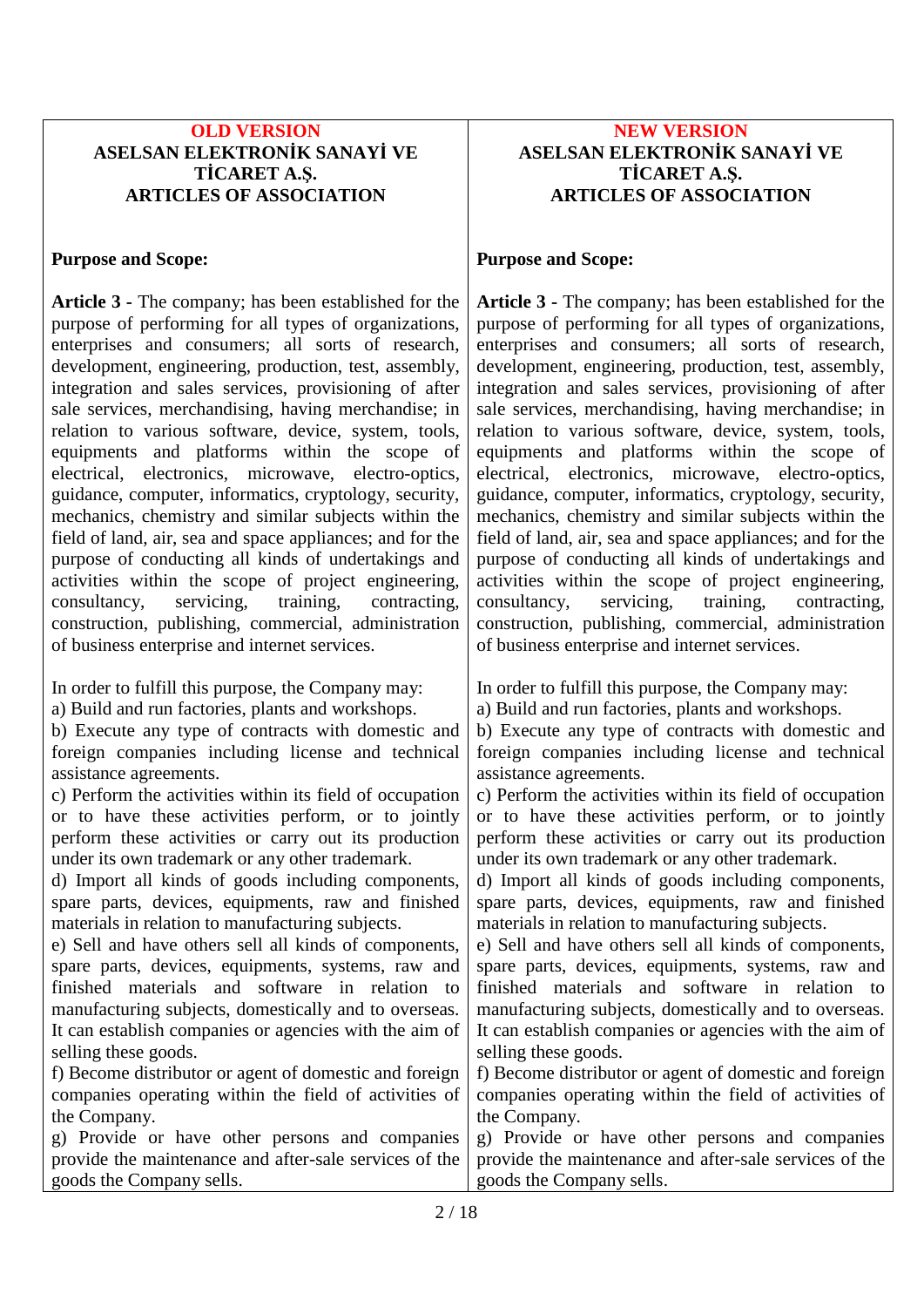| h) Borrow in all manners.                                                                                   | h) Borrow in all manners.                                                                                   |
|-------------------------------------------------------------------------------------------------------------|-------------------------------------------------------------------------------------------------------------|
| 1) Stand surety and accept surety on condition that the                                                     | 1) Stand surety and accept surety on condition that the                                                     |
| necessary announcements required by the Board are                                                           | necessary announcements required by the Capital                                                             |
| made within the scope of the material disclosures, for                                                      | Markets Board are made within the scope of the                                                              |
| ensuring the investors are kept informed.                                                                   | material disclosures, for ensuring the investors are<br>kept informed.                                      |
| i) Make all kinds of industrial, commercial and                                                             | j) Make all kinds of industrial, commercial and                                                             |
| financial transactions.                                                                                     | financial transactions.                                                                                     |
| k) Provide aid and make donations, in kind and/or in<br>cash, to institutions, entities, foundations<br>and | k) Provide aid and make donations, in kind and/or in<br>cash, to institutions, entities, foundations<br>and |
| associations that conduct scientific research and                                                           | associations that conduct scientific research and                                                           |
| development activities, to institutions, entities,                                                          | development activities, to institutions,<br>entities,                                                       |
| foundations and associations established for social                                                         | foundations and associations established for social                                                         |
| purposes, to the construction of schools, health                                                            | purposes, to the construction of schools, health                                                            |
| facilities etc. which constitute public interest, to other                                                  | facilities etc. which constitute public interest, to other                                                  |
| activities that are considered as beneficial by the                                                         | activities that are considered as beneficial by the                                                         |
| Company; provided that such aids and donations do                                                           | Company; provided that such aids and donations do                                                           |
| not create any consequence under Article 15 of the                                                          | not create any consequence under Article 15 of the                                                          |
| Capital Market Law, the donations (including the                                                            | Capital Market Law, the donations (including the                                                            |
| donations made during the year) are brought to the                                                          | donations made during the year) are brought to the                                                          |
| attention of the shareholders at the General Assembly                                                       | attention of the shareholders at the General Assembly                                                       |
| and the required material disclosures are made. Board                                                       | and the required material disclosures are made. Board                                                       |
| of Directors is authorized to take the decisions for aids                                                   | of Directors is authorized to take the decisions for aids                                                   |
| and donations. The Company shall be entitled to                                                             | and donations. The Company shall be entitled to                                                             |
| accept grants within its field of activities.                                                               | accept grants within its field of activities.                                                               |
| 1) Participate in the companies that are or to be                                                           | 1) Participate in the companies that are or to be                                                           |
| established, or establish companies, where such                                                             | established, or establish companies, where such                                                             |
| companies are in line with the field of activity of the                                                     | companies are in line with the field of activity of the                                                     |
| Company.                                                                                                    | Company.                                                                                                    |
| m) Take over, transfer and sell all kinds of equity                                                         | m) Take over, transfer and sell all kinds of equity                                                         |
| shares, dividend shares, bonds, interest and dividend                                                       | shares, dividend shares, bonds, interest and dividend                                                       |
| coupons and all securities and their coupons,                                                               | coupons and all securities and their coupons,                                                               |
| exchange the same with all kinds of goods and                                                               | exchange the same with all kinds of goods and                                                               |
| securities, accept or provide them as guarantee;                                                            | securities, accept or provide them as guarantee;                                                            |
| provided that such acts are not within the scope of                                                         | provided that such acts are not within the scope of                                                         |
| brokerage and portfolio management activities.                                                              | brokerage and portfolio management activities.                                                              |
| n) Take over, purchase, rent or transfer, sell and lease                                                    | n) Take over, purchase, rent or transfer, sell and lease                                                    |
| all kinds of movable and immovable assets, or; subject                                                      | all kinds of movable and immovable assets, or; subject                                                      |
| to the condition that necessary announcements                                                               | to the condition that necessary announcements                                                               |
| required by the Capital Markets Board are made<br>within the scope of the material disclosures, establish   | required by the Capital Markets Board are made<br>within the scope of the material disclosures, establish   |
| and renounce all kinds of guarantee declaration rights                                                      | and renounce all kinds of guarantee declaration rights                                                      |
| (including mortgage), cancel the mortgages or accept                                                        | (including mortgage), cancel the mortgages or accept                                                        |
| all kinds of real warranties and real rights established                                                    | all kinds of real warranties and real rights established                                                    |
| in its favor.                                                                                               | in its favor.                                                                                               |
| o) Perform or have others perform all kinds of small                                                        | o) Perform or have others perform all kinds of small                                                        |
| and large scale repair works and complete                                                                   | and large scale repair works and complete                                                                   |
| construction works or all other construction works                                                          | construction works or all other construction works                                                          |
| which are related to the field of activity of the                                                           | which are related to the field of activity of the                                                           |
| Company; for/on/at the factories, plants, workshops,                                                        | Company; for/on/at the factories, plants, workshops,                                                        |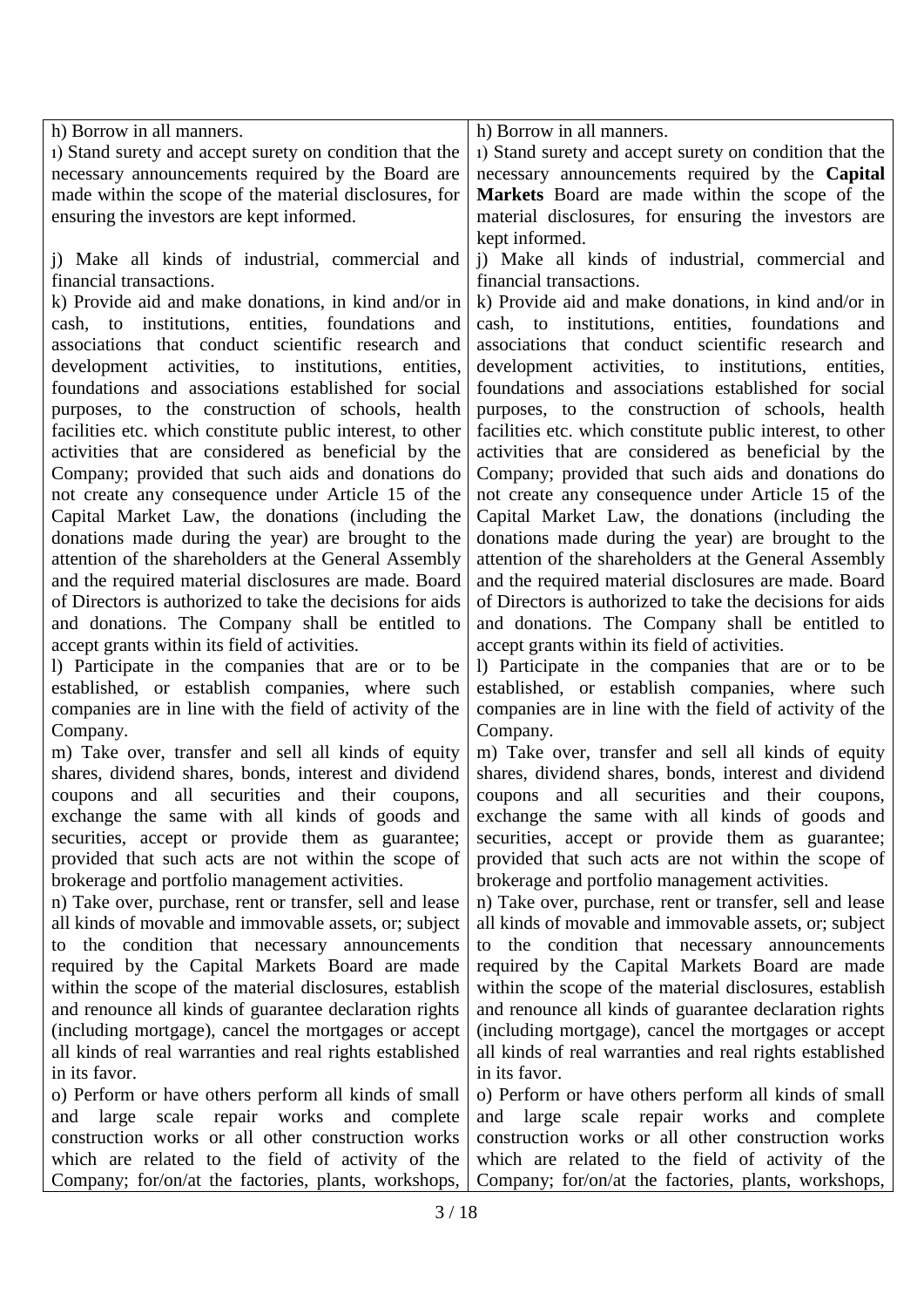| buildings of general administration, business units and                                                                                              | buildings of general administration, business units and                                                                                |
|------------------------------------------------------------------------------------------------------------------------------------------------------|----------------------------------------------------------------------------------------------------------------------------------------|
| similar, and all surface and underground schemes                                                                                                     | similar, and all surface and underground schemes                                                                                       |
| thereto, and movable and immovable mechanisms                                                                                                        | thereto, and movable and immovable mechanisms                                                                                          |
| under the possession of the Company.                                                                                                                 | under the possession of the Company.                                                                                                   |
| p) Acquire all kinds of rights and receivables, transfer                                                                                             | p) Acquire all kinds of rights and receivables, transfer                                                                               |
| and assign the same or to establish all kinds of                                                                                                     | and assign the same or to establish all kinds of                                                                                       |
| guarantee onto the same, or accept the guarantees                                                                                                    | guarantee onto the same, or accept the guarantees                                                                                      |
| established in favor of the Company.                                                                                                                 | established in favor of the Company.                                                                                                   |
| r) Establish employee aid and savings foundation or                                                                                                  | r) Establish employee aid and savings foundation or                                                                                    |
| similar foundations.                                                                                                                                 | similar foundations.                                                                                                                   |
| s) Act as Internet service provider and make sales to                                                                                                | s) Act as Internet service provider and make sales to                                                                                  |
| the end users.                                                                                                                                       | the end users.                                                                                                                         |
| t) Engage in all kinds of commercial transactions with                                                                                               | t) Engage in all kinds of commercial transactions with                                                                                 |
| regard to Internet.                                                                                                                                  | regard to Internet.                                                                                                                    |
| u) Provide and/or have others provide all kinds of                                                                                                   | u) Provide and/or have others provide all kinds of                                                                                     |
| advertisement, electronic trade, training and similar                                                                                                | advertisement, electronic trade, training and similar                                                                                  |
| remote access, communication services within the                                                                                                     | remote access, communication services within the                                                                                       |
| Internet environment.                                                                                                                                | Internet environment.                                                                                                                  |
| v) Establish and/or have others establish the necessary                                                                                              | v) Establish and/or have others establish the necessary                                                                                |
| laboratories and research centers with regard to                                                                                                     | laboratories and research centers with regard to                                                                                       |
| Research and Development (R&D).                                                                                                                      | Research and Development (R&D).                                                                                                        |
| y) Perform and/or have others perform all kinds of                                                                                                   | y) Perform and/or have others perform all kinds of                                                                                     |
| maintenance, repair, servicing, calibration, study -                                                                                                 | maintenance, repair, servicing, calibration, study -                                                                                   |
| project, consultancy, training, publishing,<br>system<br>operation and similar works.<br><b>Headquarters and Branches of the Company:</b>            | project, consultancy, training, publishing, system<br>operation and similar works.<br><b>Headquarters and Branches of the Company:</b> |
| Article 4 - The headquarters of the Company is                                                                                                       | Article 4 - The headquarters of the Company is                                                                                         |
| located at the city of ANKARA, Yenimahalle district,                                                                                                 | located at the city of Ankara, Yenimahalle district,                                                                                   |
| Mehmet Akif Ersoy Mahallesi, 296. Cadde, No:16.                                                                                                      | Mehmet Akif Ersoy Mahallesi, 296. Cadde, No:16.                                                                                        |
| The Company is entitled to establish branches (as                                                                                                    | The Company is entitled to establish branches (as                                                                                      |
| many as required) inside and outside of Republic of                                                                                                  | many as required) inside and outside of Republic of                                                                                    |
| Turkey, by informing the Ministry of Industry and                                                                                                    | Turkey, by informing the Ministry of Customs and                                                                                       |
| Trade and the Capital Markets Board. In case the                                                                                                     | Trade and the Capital Markets Board. In case the                                                                                       |
| address is changed, the new address shall be registered                                                                                              | address is changed, the new address shall be registered                                                                                |
| in the trade register and shall be notified to the                                                                                                   | in the trade register and shall be notified to the                                                                                     |
| Ministry of Industry and Trade and the Capital                                                                                                       | Ministry of <b>Customs</b> and Trade and the Capital                                                                                   |
| Markets Board. Notifications made to the registered                                                                                                  | Markets Board. Notifications made to the registered                                                                                    |
| and announced address shall be deemed as being                                                                                                       | and announced address shall be deemed as being                                                                                         |
| made to the Company.                                                                                                                                 | made to the Company.                                                                                                                   |
| <b>Term of the Company:</b>                                                                                                                          | <b>Term of the Company:</b>                                                                                                            |
| Article 5 - The term of the company shall be<br>perpetual starting from the date of registry and the<br>announcement of this Articles of Association | Article 5 - The term of the Company shall be<br>perpetual.                                                                             |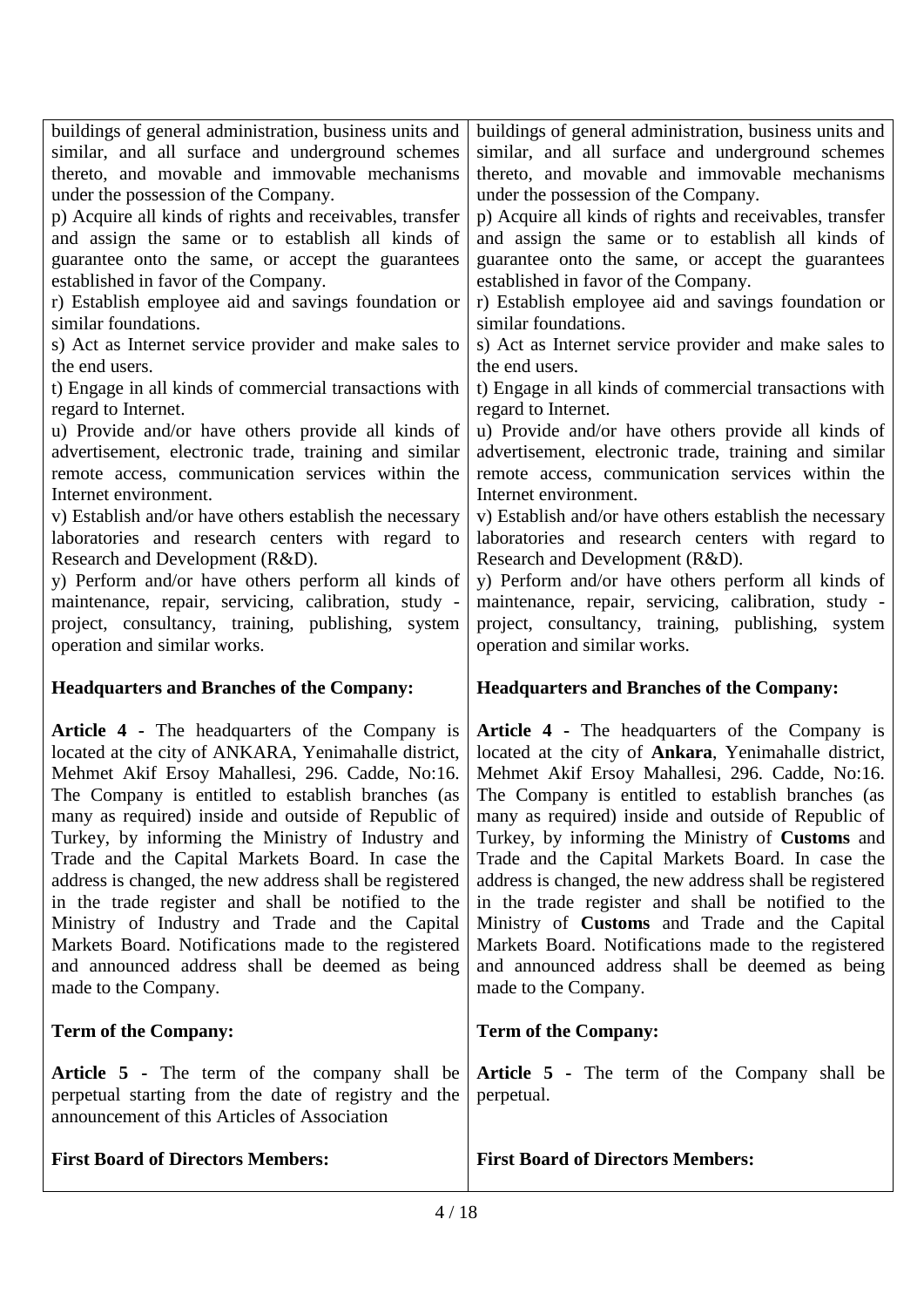| Tarik HATUSIL (representing Türk Kara<br>Kuvvetlerini Güçlendirme Vakfı)<br>2. Kazım YÜKSEL (representing Ordu Yardımlaşma<br>Kurumu)<br>3. Hüseyin TÜRKTAN (representing Yapı ve Kredi<br>Bankasi A.Ş.)<br>4. Cavit ORAL (representing Türkiye Vakıflar<br>Bankası T. A. O.)<br>5. Celalettin TÜFEKÇİ (representing Türk Polis<br>Teşkilatını Güçlendirme Vakfı)<br>have been elected as Board of Directors Members. |                                                            |
|-----------------------------------------------------------------------------------------------------------------------------------------------------------------------------------------------------------------------------------------------------------------------------------------------------------------------------------------------------------------------------------------------------------------------|------------------------------------------------------------|
| <b>Quorum of Meeting and Decision Making:</b>                                                                                                                                                                                                                                                                                                                                                                         | <b>Quorum of Meeting and Decision Making:</b>              |
| Article 11 - The Board of Directors shall convene                                                                                                                                                                                                                                                                                                                                                                     | Article 11 - The Board of Directors shall convene          |
| with the majority of the number of the members. The                                                                                                                                                                                                                                                                                                                                                                   | with the majority of the number of the members. The        |
| decisions shall be taken by the majority votes of those                                                                                                                                                                                                                                                                                                                                                               | decisions shall be taken by the majority votes of those    |
| present. In the event that there is a tie in the voting,                                                                                                                                                                                                                                                                                                                                                              | present. In the event that there is a tie in the voting,   |
| the matter shall be postponed until the subsequent                                                                                                                                                                                                                                                                                                                                                                    | the matter shall be postponed until the subsequent         |
| meeting. In the event that there is a tie in the voting on                                                                                                                                                                                                                                                                                                                                                            | meeting. In the event that there is a tie in the voting on |
| the same subject in the subsequent meeting, the                                                                                                                                                                                                                                                                                                                                                                       | the same subject in the subsequent meeting, the            |
| motion shall be regarded as rejected. The resolutions                                                                                                                                                                                                                                                                                                                                                                 | motion shall be regarded as rejected. The resolutions      |
| taken shall be registered in the Board of Directors                                                                                                                                                                                                                                                                                                                                                                   | taken shall be registered in the Board of Directors        |
| decision book and shall be signed by the members.                                                                                                                                                                                                                                                                                                                                                                     | decision book and shall be signed by the members.          |
| The provisions of the Turkish Commercial Code,                                                                                                                                                                                                                                                                                                                                                                        | The provisions of the Turkish Commercial Code,             |
| Capital Market Law, regulations of the Capital                                                                                                                                                                                                                                                                                                                                                                        | Capital Market Law, regulations of the Capital             |
| Markets Board in connection with corporate                                                                                                                                                                                                                                                                                                                                                                            | Markets Board in connection with corporate                 |
| governance and other relevant legislation are taken                                                                                                                                                                                                                                                                                                                                                                   | governance and other relevant legislation are taken        |
| into account with respect to the meetings and decision                                                                                                                                                                                                                                                                                                                                                                | into account with respect to the meetings and decision     |
| making quorums of the Board of Directors as well as                                                                                                                                                                                                                                                                                                                                                                   | making quorums of the Board of Directors as well as        |
| with respect to any Board of Directors members                                                                                                                                                                                                                                                                                                                                                                        | with respect to any Board of Directors members             |
| assuming duties and positions outside the Company.                                                                                                                                                                                                                                                                                                                                                                    | assuming duties and positions outside the Company.         |
| Any action and resolutions taken by the Board of                                                                                                                                                                                                                                                                                                                                                                      | Any action and resolutions taken by the Board of           |
| Directors without complying with the Corporate                                                                                                                                                                                                                                                                                                                                                                        | Directors without complying with the Corporate             |
| Governance Principles, which are made obligatory as                                                                                                                                                                                                                                                                                                                                                                   | Governance Principles, which are made obligatory as        |
| to be complied by the Capital Markets Board, are                                                                                                                                                                                                                                                                                                                                                                      | to be complied by the Capital Markets Board, are           |
| invalid and considered as in contrary to the Articles of                                                                                                                                                                                                                                                                                                                                                              | invalid and considered as in contrary to the Articles of   |
| Association.                                                                                                                                                                                                                                                                                                                                                                                                          | Association.                                               |
| <b>Representation and Management of the Company:</b>                                                                                                                                                                                                                                                                                                                                                                  | <b>Representation and Management of the Company:</b>       |
| Article 12 - The authority of representation and                                                                                                                                                                                                                                                                                                                                                                      | Article12 - The authority of representation and            |
| management of the company in all respects, including                                                                                                                                                                                                                                                                                                                                                                  | management of the company in all respects, including       |
| the authorization for representation of the company                                                                                                                                                                                                                                                                                                                                                                   | the authorization for representation of the company        |

**Article 9 -** In order to serve from the establishment of **Article 9 -** Has been removed.

the Company until the first General Assembly

meeting: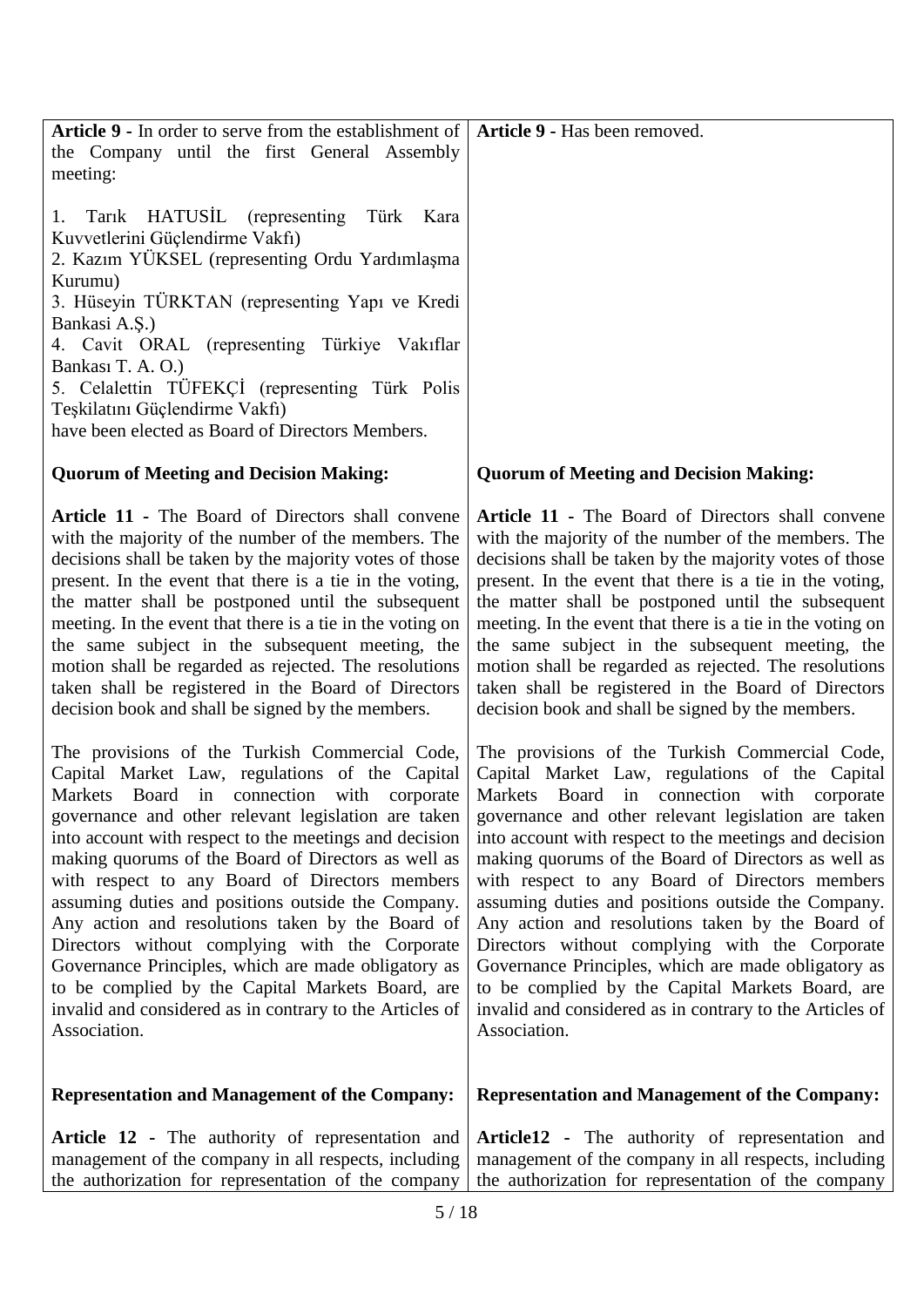before public or private institutions and persons, assemblies, courts, all judicial and administrative authorities, and the authorization for compromise, release and arbitration in/of disputes, shall belong to the Board of Directors. The Board of Directors can transfer all or some of its authorities to the executive members. All documents prepared on behalf of the company shall bear the signature of two people who shall be authorized under the name of the Company.

## **Duty and Authorities of the Board of Directors:**

**Article 13 -** Subsequent to the General Assembly, the Board of Directors shall have the most extensive authority in managing the Company and shall decide on all matters which do not require a resolution to be obtained from the General Assembly. The Board of Directors shall have the authority to determine and control all commercial activities and all policies which concern the Company and affiliates. The approval shall be received from Turkish Armed Forces Foundation prior to taking resolution for entering into undertakings which put the Company under heavy obligations, such as undertaking new projects, taking on financial and/or commercial debts, commencing new fixed asset investments; in amounts that exceed 20% of the total assets (on case by case and/or in total within the related year) according to the latest published balance sheet of the Company. The Board of Directors shall perform its duty in accordance with the "Board of Directors Operation Regulation". Within that scope, the Board of Directors shall have the following duties and authorities and it shall be able to conduct preliminary studies and take resolutions on the matters for which it has transferred its duties and authorities.

a) Carrying out the decisions taken by the General Assembly,

b) Calling the General Assembly for ordinary and extraordinary meetings in accordance with the provisions of this Articles of Association and the Turkish Commercial Code, and preparing the agenda, c) Performing its authority of legal representation, d) Making proposals to the General Assembly with regard to all kinds of changes foreseen in the Articles

of Association and adding new articles thereto,

before public or private institutions and persons, assemblies, courts, all judicial and administrative authorities and the authorization for compromise, release and arbitration in/of disputes, shall belong to the Board of Directors. The Board of Directors can transfer all or some of this authorities to the executive members in compliance with the relevant provisions of the **Turkish Commercial Code and the Capital Market Law**. All documents prepared on behalf of the company shall bear the signature of two people who shall be authorized **under** the name of the company.

## **Duty and Authorities of the Board of Directors:**

**Article 13 -** Subsequent to the General Assembly, the Board of Directors shall have the most extensive authority in managing the Company and shall decide on all matters which do not require a resolution to be obtained from the General Assembly. The Board of Directors shall have the authority to determine and control all commercial activities and all policies which concern the Company and affiliates. The approval shall be received from Turkish Armed Forces Foundation prior to taking resolution for entering into undertakings which put the Company under heavy obligations, such as undertaking new projects, taking on financial and/or commercial debts, commencing new fixed asset investments; in amounts that exceed 20% of the total assets (on case by case and/or in total within the related year) according to the latest published balance sheet of the Company. The Board of Directors shall perform its duty in accordance with the "Board of Directors Operation Regulation". Within that scope, the Board of Directors shall have the following duties and authorities and it shall be able to conduct preliminary studies and take resolutions on the matters for which it has transferred its duties and authorities.

a) Carrying out the decisions taken by the General Assembly,

b) Calling the General Assembly for ordinary and extraordinary meetings in accordance with the provisions of this Articles of Association and the Turkish Commercial Code, and preparing the agenda, c) Performing its authority of legal representation,

d) Making proposals to the General Assembly with regard to all kinds of changes foreseen in the Articles of Association and adding new articles thereto,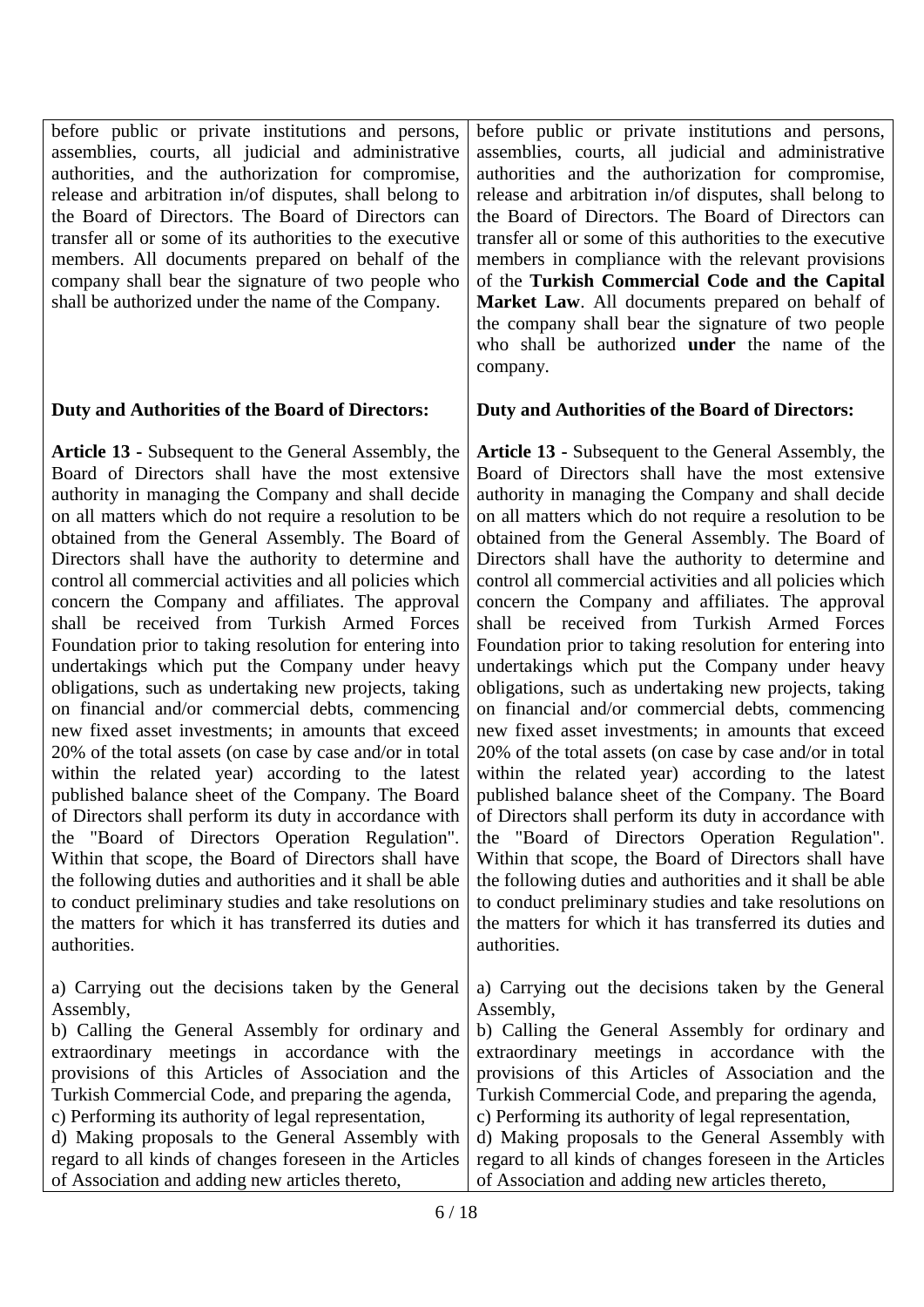kept by the laws, are duly kept and preparing the annual balance sheet, profit and loss accounts, f) Determining the strategic plans, and annual budget, work, project and production programs, and organization plans; controlling their implementation; monitoring whether the works performed are in compliance with the laws, by-laws and regulations and changing the same when necessary, g) Ensuring the preparation of the general regulations regarding the management of the Company (such as procurement, sales, personnel and so forth) h) Preparing an Annual Work Report at the end of each fiscal period which covers the commercial and financial standing of the Company and the summary and results of the works performed in the same period, and submitting it to the examination of the General Assembly and the Auditors. i) Making proposals to the General Assembly with regard to the method of distribution of the net profit of the Company, calculation and disbursement of the legal and extraordinary reserves, j) Determining the type, time and conditions of all kinds of activities within the field of activity of the Company, giving approval in matters regarding execution of the same, k) Designating the workforce plan of the company, the compensation package and other rights of the personnel who are not considered in the workforce plan and compensation system, wage scales within the workforce plan and compensation system in accordance with the principals of Turkish Armed Forces Foundation for determination of wages of Affiliate and Subsidiary personnel, 1) With regard to the assignment and dismissal of personnel; 1) Assigning and dismissing the Chief Executive Officer of the Company, 2) Carrying out the assignment and dismissal of the other personnel within the principals mentioned in the Personnel Guideline, and recruiting personnel of the Company in accordance with the Personnel Selection and Examinations Guideline, which includes examination and evaluation principles based on objective criteria. (3) Designating the staff of top executives such as Chief Executive Officer, Vice President, Coordinator, Consultant (Advisor), Director etc., and signing kept by the laws, are duly kept and preparing the annual balance sheet, profit and loss accounts, f) Determining the strategic plans, and annual budget, work, project and production programs, and organization plans; controlling their implementation; monitoring whether the works performed are in compliance with the laws, by-laws and regulations and changing the same when necessary, g) Ensuring the preparation of the general **directives** regarding the management of the Company (such as procurement, sales, personnel and so forth) h) Preparing an Annual Report at the end of each fiscal period which covers the commercial and financial standing of the Company and the summary and results of the works performed in the same period, and submitting it to the examination of the General Assembly and the Auditors. i) Making proposals to the General Assembly with regard to the method of distribution of the **annual** profit of the Company, calculation and disbursement of the legal and extraordinary reserves, j) Determining the type, time and conditions of all kinds of activities within the field of activity of the Company, giving approval in matters regarding execution of the same, k) Designating the workforce plan of the company, the compensation package and other rights of the personnel who are not considered in the workforce plan and compensation system, wage scales within the workforce plan and compensation system in accordance with the principals of Turkish Armed Forces Foundation for determination of wages of Affiliate and Subsidiary personnel, l) With regard to the assignment and dismissal of personnel; (1) Assigning and dismissing the Chief Executive Officer of the Company, (2) Carrying out the **recruitment**, assignment and dismissal of the other personnel **in accordance with relevant Company regulations**. (3) Designating the staff of top executives such as Chief Executive Officer, Vice President, Coordinator, Consultant (Advisor), Director etc., and signing

e) Ensuring that the books, which are required to be

e) Ensuring that the books, which are required to be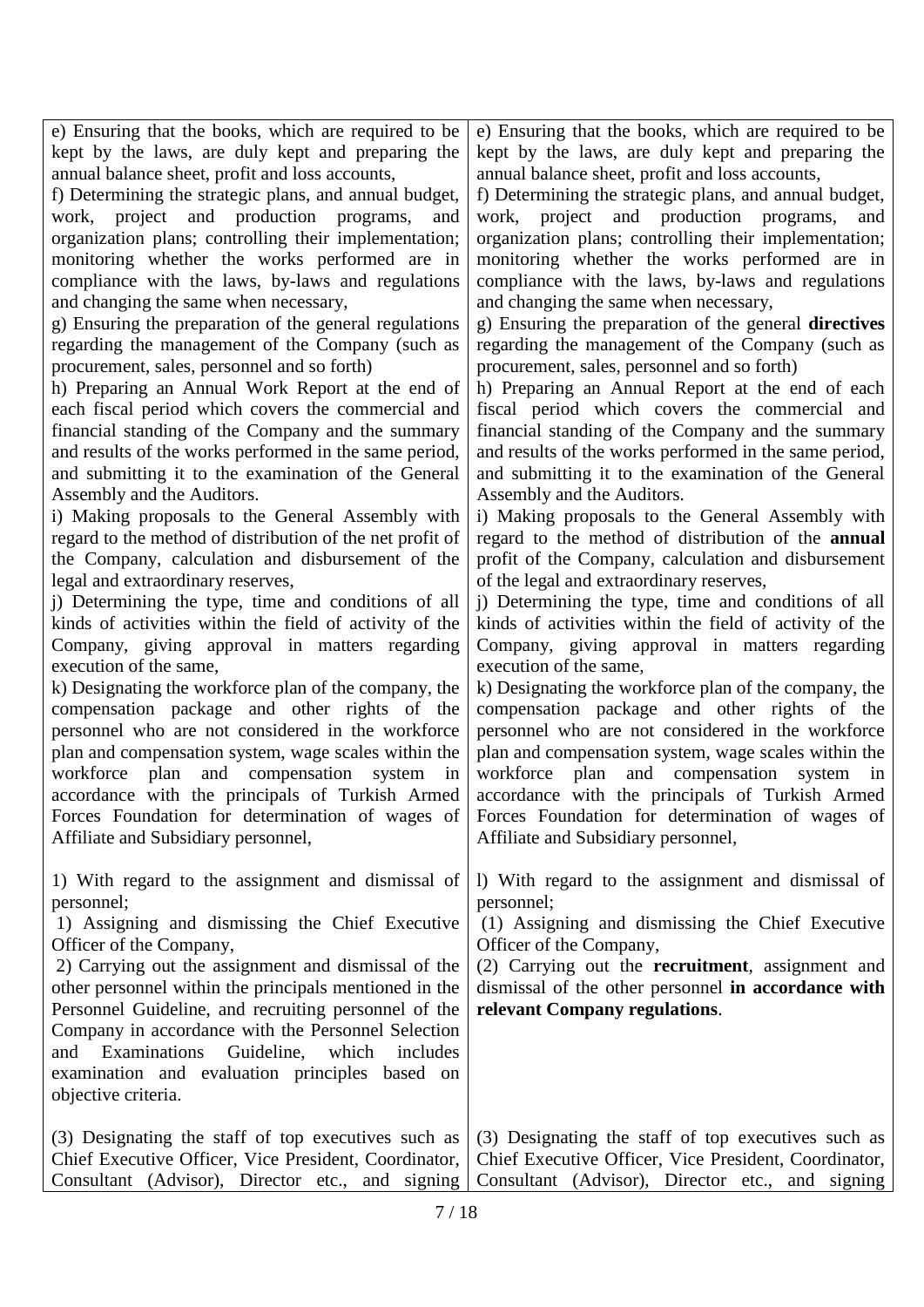| employment contracts with the persons who are            | employment contracts with the persons who are            |
|----------------------------------------------------------|----------------------------------------------------------|
| assigned to these positions and the other persons,       | assigned to these positions and the other persons,       |
| which provide privileges in addition to the Labor Law    | which provide privileges in addition to the Labor Law    |
| provisions. (The Board of Directors is not permitted to  | provisions. (The Board of Directors is not permitted to  |
| transfer these rights to one or several members of       | transfer these rights to one or several members of       |
| Board of Directors, Chief Executive Officer or other     | Board of Directors, Chief Executive Officer or other     |
| persons.)                                                | persons.)                                                |
| m) Creating pledges and mortgages on the movable         | m) Creating pledges and mortgages on the movable         |
| and immovable assets, rights and receivables of the      | and immovable assets, rights and receivables of the      |
| Company,                                                 | Company,                                                 |
| In so far the regulations of the Capital Markets Board   | In so far the regulations of the Capital Markets Board   |
| regarding corporate governance shall be complied         | regarding corporate governance shall be complied         |
| with, in any kind of related party transactions and in   | with, in any kind of related party transactions and in   |
| giving guarantees, pledges and mortgages for the         | giving guarantees, pledges and mortgages for the         |
| benefit of third parties, for in terms of implementation | benefit of third parties, for in terms of implementation |
| of the Corporate Governance Principles.                  | of the Corporate Governance Principles.                  |
| n) Determining and approving the conditions of the       | n) Determining and approving the conditions of the       |
| dealings with the banks and other<br>financial           | dealings with the banks and other<br>financial           |
| institutions,                                            | institutions.                                            |
| o) Compromising, releasing and arbitrating,              | o) Compromising, releasing and arbitrating,              |
| p) Issuing bonds and other securities in accordance      | p) Issuing bonds and other securities in accordance      |
| with the Capital Market Law and Legislation,             | with the Capital Market Law and Legislation,             |
| r) Appointing an Independent Auditing Firm in            | r) Appointing an Independent Auditing Firm in            |
| accordance with the Capital Market Law Article 16,       | accordance with the Capital Market Law Article 16,       |
| s) Regulating the principals of purchase, sale and       | s) Regulating the principals of purchase, sale and       |
| other transactions regarding the securities of the       | other transactions regarding the securities of the       |
| Company,                                                 | Company,                                                 |
| t) Taking resolution on the purchase, sale, rent and     | t) Taking resolution on the purchase, sale, rent and     |
| lease of real estates for the Company,                   | lease of real estates for the Company,                   |
| u) Granting approval for operating under other brands,   | u) Granting approval for operating under other brands,   |
| v) Examining and granting approval for business          | v) Examining and granting approval for business          |
| transactions including any agreement which might be      | transactions including any agreement which might be      |
| executed with another company or the shareholders or     | executed with another company or the shareholders or     |
| affiliates of another company.                           | affiliates of another company.                           |
| y) Taking resolution on matters such as establishing     | y) Taking resolution on matters such as establishing     |
| companies or becoming a partner to a company,            | companies or becoming a partner to a company,            |
| buying or transferring the shares in the companies,      | buying or transferring the shares in the companies,      |
| opening representative offices etc. in foreign           | opening representative offices etc. in<br>foreign        |
| countries, upon receipt of the approval from Turkish     | countries, upon receipt of the approval from Turkish     |
| Armed Forces Foundation. (Temporary acquisition of       | Armed Forces Foundation. (Temporary acquisition of       |
| the equity shares, which are quoted on domestic and      | the equity shares, which are quoted on domestic and      |
| foreign stock exchanges, for the purpose of generating   | foreign stock exchanges, for the purpose of generating   |
| income or profit, shall be excluded from the scope of    | income or profit, shall be excluded from the scope of    |
| this provision.)                                         | this provision.)                                         |
| z) In the transactions which are considered material in  | z) In the transactions which are considered material in  |
| terms of implementation of the Corporate Governance      | terms of implementation of the Corporate Governance      |
| Principles, the regulations of the Capital Market Law    | Principles, the regulations of the Capital Market Law    |
| with respect to corporate governance shall be            | with respect to corporate governance shall be            |
| complied with.                                           | complied with.                                           |
|                                                          | aa) Forming the required committees in scope of          |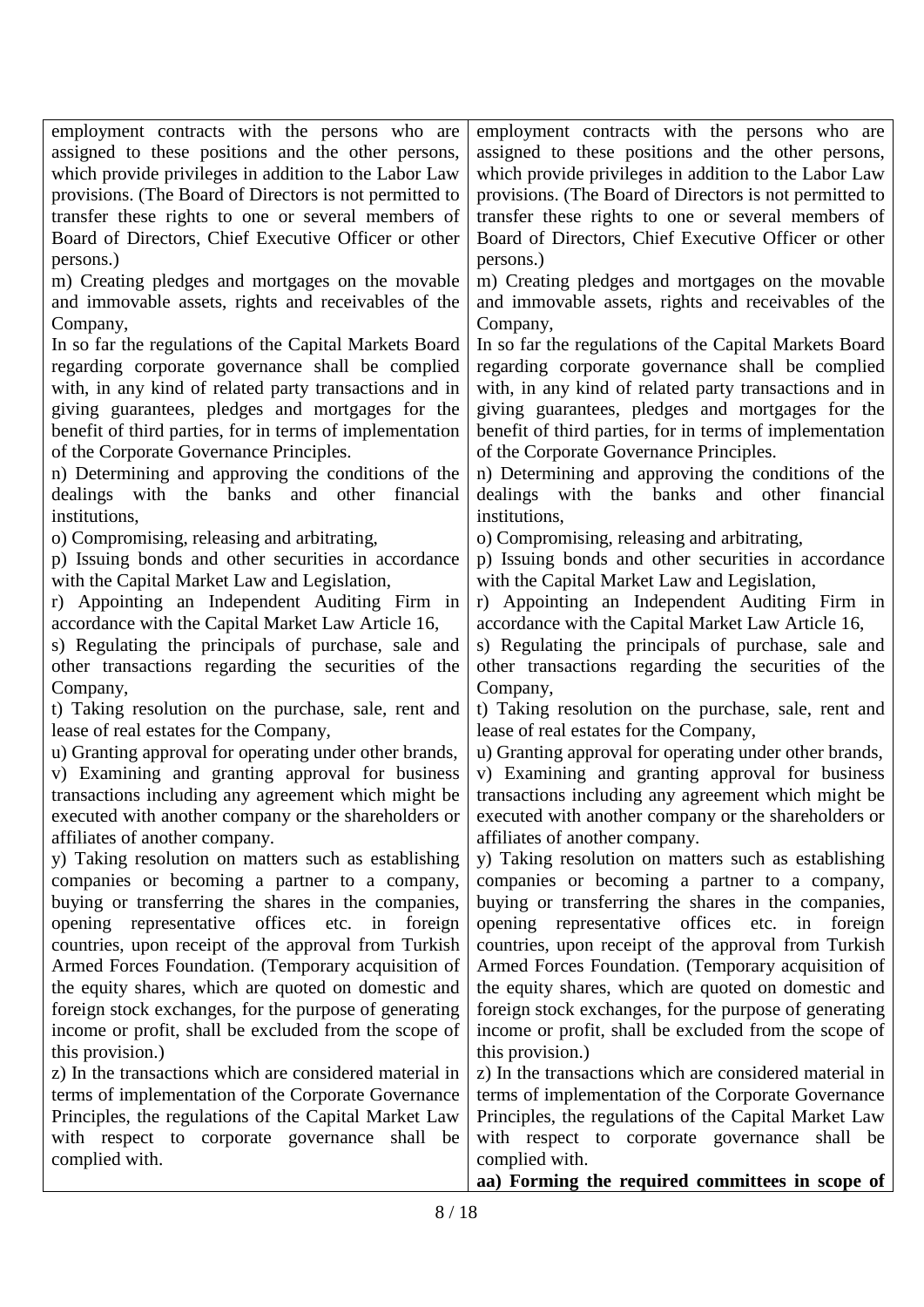| The provision of the Turkish Commercial Code<br>and the Capital Market Law with respect to the<br>duties of the Board of Directors are reserved.<br>Transfer of the Authorities to the Chief Executive<br><b>Transfer of the Authorities to the Chief Executive</b><br>Officer (CEO):<br>Officer (CEO):<br>Article 14 - As it deems necessary, Board of Directors<br>Article 14 - As it deems necessary, Board of Directors<br>may transfer its representation and management<br>may transfer its representation and management<br>authorities, of which are considered as required, to<br>authorities, of which are considered as required, to<br>Chief Executive Officer (CEO) who is among the<br>Chief Executive Officer (CEO) who is among the<br>shareholders or from outside of the Company; in order<br>shareholders or from outside of the Company; in order<br>to carry out the resolutions of the Board of Directors.<br>to carry out the resolutions of the Board of Directors.<br>The Board of Directors may transfer to the office of<br>The Board of Directors may transfer to the office of<br>the CEO its authority to take resolution with regard to<br>the CEO its authority to take resolution with regard to<br>canceling the signature authorities of personnel who<br>canceling the signature authorities of personnel who<br>are working in sub-director positions. The term of<br>are working in sub-director positions. The term of<br>office of the CEO can exceed term of office of the<br>office of the CEO can exceed term of office of the<br>Board of Directors. The CEO attends the Board of<br>Board of Directors. The CEO attends the Board of<br>Directors meetings and discussions without any right<br>Directors meetings and discussions without any right<br>to vote. The CEO may transfer its duties and<br>to vote. The CEO may transfer its duties and<br>authorities with regard to the execution of the Board<br>authorities with regard to the execution of the Board<br>of Directors resolutions, but is not permitted to<br>of Directors resolutions, but is not permitted to<br>transfer his/her administrative duties.<br>transfer his/her administrative duties.<br><b>Wages of the Chairman and the Members:</b><br><b>Wages and Other Benefits of the Members:</b><br>Article 15 - The monthly wages of the Board of<br>Directors Chairman and Members, and executive<br>the Board of Directors Chairman and Members, and<br>shall be resolved by the General<br>executive member(s) shall be resolved by the General<br>member(s)<br>Assembly.<br>Assembly.<br><b>SECTION IV</b><br><b>SECTION IV</b><br><b>AUDITS</b><br><b>AUDITORS, CONDITIONS FOR ELECTIONS,</b><br><b>WAGES, DUTIES</b><br><b>Auditors:</b><br><b>Audits:</b><br>Article 16 - The General Assembly elects 1, 2 or 3<br>Article 16 – With respect to the audit of the<br>Auditors among or outside the shareholders. The<br>Company along with the other matters stipulated<br>Auditors are not permitted concurrently to be<br>in the legislation, relevant articles of the Turkish<br>members of the Board of Directors and to take any<br><b>Commercial Code and Capital Market Legislation</b><br>duty in the Company. The Members of the Board of<br>are applied.<br>Directors are not permitted to be elected as Auditors<br>until they are absolved by the General Assembly from<br>9/18 |  |  | the Turkish Commercial Code and Capital Market<br>Law. |
|---------------------------------------------------------------------------------------------------------------------------------------------------------------------------------------------------------------------------------------------------------------------------------------------------------------------------------------------------------------------------------------------------------------------------------------------------------------------------------------------------------------------------------------------------------------------------------------------------------------------------------------------------------------------------------------------------------------------------------------------------------------------------------------------------------------------------------------------------------------------------------------------------------------------------------------------------------------------------------------------------------------------------------------------------------------------------------------------------------------------------------------------------------------------------------------------------------------------------------------------------------------------------------------------------------------------------------------------------------------------------------------------------------------------------------------------------------------------------------------------------------------------------------------------------------------------------------------------------------------------------------------------------------------------------------------------------------------------------------------------------------------------------------------------------------------------------------------------------------------------------------------------------------------------------------------------------------------------------------------------------------------------------------------------------------------------------------------------------------------------------------------------------------------------------------------------------------------------------------------------------------------------------------------------------------------------------------------------------------------------------------------------------------------------------------------------------------------------------------------------------------------------------------------------------------------------------------------------------------------------------------------------------------------------------------------------------------------------------------------------------------------------------------------------------------------------------------------------------------------------------------------------------------------------------------------------------------------------------------------------------------------------------------------------------------------------------------------------------------------------------------------------------------------------------------------------------------------------------------------------------------------------------------------------------------------------------------------------------------------------------------------------------------------------------|--|--|--------------------------------------------------------|
|                                                                                                                                                                                                                                                                                                                                                                                                                                                                                                                                                                                                                                                                                                                                                                                                                                                                                                                                                                                                                                                                                                                                                                                                                                                                                                                                                                                                                                                                                                                                                                                                                                                                                                                                                                                                                                                                                                                                                                                                                                                                                                                                                                                                                                                                                                                                                                                                                                                                                                                                                                                                                                                                                                                                                                                                                                                                                                                                                                                                                                                                                                                                                                                                                                                                                                                                                                                                                           |  |  |                                                        |
|                                                                                                                                                                                                                                                                                                                                                                                                                                                                                                                                                                                                                                                                                                                                                                                                                                                                                                                                                                                                                                                                                                                                                                                                                                                                                                                                                                                                                                                                                                                                                                                                                                                                                                                                                                                                                                                                                                                                                                                                                                                                                                                                                                                                                                                                                                                                                                                                                                                                                                                                                                                                                                                                                                                                                                                                                                                                                                                                                                                                                                                                                                                                                                                                                                                                                                                                                                                                                           |  |  |                                                        |
|                                                                                                                                                                                                                                                                                                                                                                                                                                                                                                                                                                                                                                                                                                                                                                                                                                                                                                                                                                                                                                                                                                                                                                                                                                                                                                                                                                                                                                                                                                                                                                                                                                                                                                                                                                                                                                                                                                                                                                                                                                                                                                                                                                                                                                                                                                                                                                                                                                                                                                                                                                                                                                                                                                                                                                                                                                                                                                                                                                                                                                                                                                                                                                                                                                                                                                                                                                                                                           |  |  |                                                        |
| <b>Article 15 - The monthly wages and other benefits of</b>                                                                                                                                                                                                                                                                                                                                                                                                                                                                                                                                                                                                                                                                                                                                                                                                                                                                                                                                                                                                                                                                                                                                                                                                                                                                                                                                                                                                                                                                                                                                                                                                                                                                                                                                                                                                                                                                                                                                                                                                                                                                                                                                                                                                                                                                                                                                                                                                                                                                                                                                                                                                                                                                                                                                                                                                                                                                                                                                                                                                                                                                                                                                                                                                                                                                                                                                                               |  |  |                                                        |
|                                                                                                                                                                                                                                                                                                                                                                                                                                                                                                                                                                                                                                                                                                                                                                                                                                                                                                                                                                                                                                                                                                                                                                                                                                                                                                                                                                                                                                                                                                                                                                                                                                                                                                                                                                                                                                                                                                                                                                                                                                                                                                                                                                                                                                                                                                                                                                                                                                                                                                                                                                                                                                                                                                                                                                                                                                                                                                                                                                                                                                                                                                                                                                                                                                                                                                                                                                                                                           |  |  |                                                        |
|                                                                                                                                                                                                                                                                                                                                                                                                                                                                                                                                                                                                                                                                                                                                                                                                                                                                                                                                                                                                                                                                                                                                                                                                                                                                                                                                                                                                                                                                                                                                                                                                                                                                                                                                                                                                                                                                                                                                                                                                                                                                                                                                                                                                                                                                                                                                                                                                                                                                                                                                                                                                                                                                                                                                                                                                                                                                                                                                                                                                                                                                                                                                                                                                                                                                                                                                                                                                                           |  |  |                                                        |
|                                                                                                                                                                                                                                                                                                                                                                                                                                                                                                                                                                                                                                                                                                                                                                                                                                                                                                                                                                                                                                                                                                                                                                                                                                                                                                                                                                                                                                                                                                                                                                                                                                                                                                                                                                                                                                                                                                                                                                                                                                                                                                                                                                                                                                                                                                                                                                                                                                                                                                                                                                                                                                                                                                                                                                                                                                                                                                                                                                                                                                                                                                                                                                                                                                                                                                                                                                                                                           |  |  |                                                        |
|                                                                                                                                                                                                                                                                                                                                                                                                                                                                                                                                                                                                                                                                                                                                                                                                                                                                                                                                                                                                                                                                                                                                                                                                                                                                                                                                                                                                                                                                                                                                                                                                                                                                                                                                                                                                                                                                                                                                                                                                                                                                                                                                                                                                                                                                                                                                                                                                                                                                                                                                                                                                                                                                                                                                                                                                                                                                                                                                                                                                                                                                                                                                                                                                                                                                                                                                                                                                                           |  |  |                                                        |
|                                                                                                                                                                                                                                                                                                                                                                                                                                                                                                                                                                                                                                                                                                                                                                                                                                                                                                                                                                                                                                                                                                                                                                                                                                                                                                                                                                                                                                                                                                                                                                                                                                                                                                                                                                                                                                                                                                                                                                                                                                                                                                                                                                                                                                                                                                                                                                                                                                                                                                                                                                                                                                                                                                                                                                                                                                                                                                                                                                                                                                                                                                                                                                                                                                                                                                                                                                                                                           |  |  |                                                        |
|                                                                                                                                                                                                                                                                                                                                                                                                                                                                                                                                                                                                                                                                                                                                                                                                                                                                                                                                                                                                                                                                                                                                                                                                                                                                                                                                                                                                                                                                                                                                                                                                                                                                                                                                                                                                                                                                                                                                                                                                                                                                                                                                                                                                                                                                                                                                                                                                                                                                                                                                                                                                                                                                                                                                                                                                                                                                                                                                                                                                                                                                                                                                                                                                                                                                                                                                                                                                                           |  |  |                                                        |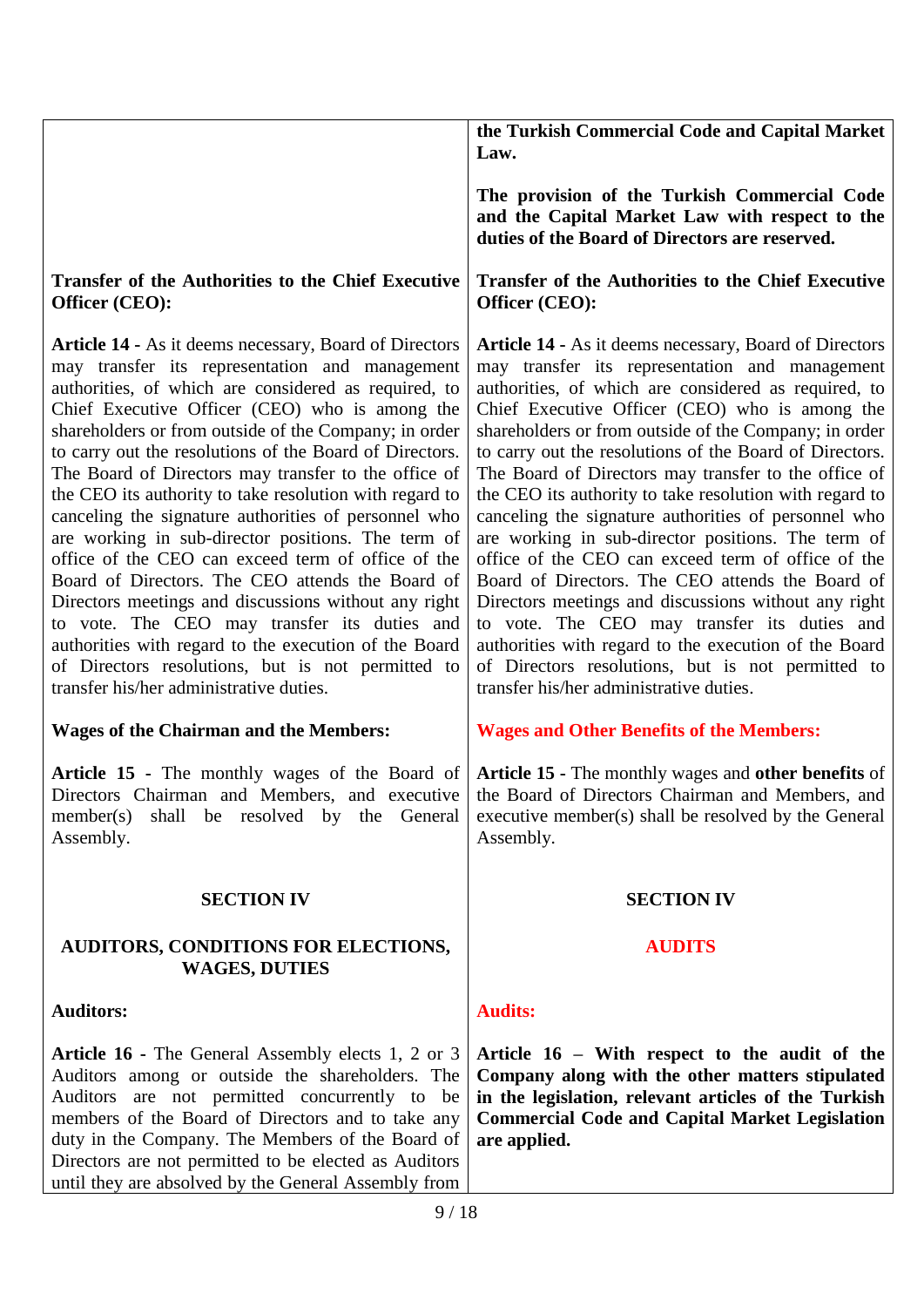| The term of office of the Auditors shall be three years<br>and re-election of the same Auditors is possible. The<br>Auditor who does not attend the Board of Directors<br>meetings on three consecutive occasions without<br>giving any excuse shall be regarded as having<br>resigned from the position of being Auditor.<br>An age limit of 65 is sought for the personnel who<br>will be elected as Auditor.<br>As the first auditor:<br><b>Hikmet Yücel ERTEN</b><br>Karyağdı Sokak, İlbay Apartman, No: 48/7, Çankaya -<br><b>ANKARA</b><br>(Citizen of the Republic of Turkey)<br>has been elected for a term of 1 year.<br><b>Duties of the Auditors:</b><br><b>Duties of the Auditors:</b><br><b>Article 17 - The duty of the Auditors is auditing the</b><br>Article 17 – has been removed.<br>work and transactions of the Company. Within this<br>scope the Auditors are authorized and responsible for:<br>a) Preparing a report regarding the general financial<br>standing and management of the Company every three<br>months and submitting the same to the Board of<br>Directors,<br>b) Preparing an annual report at the end of the fiscal<br>period, including their opinions about the; status and<br>standing of the Company, the balance sheet issued by<br>the Board of Directors, the report of the Board of<br>Directors regarding the other accounts and the profit<br>which is offered to be distributed, and other<br>documents; and submitting such annual report to the<br>General Assembly with one copy of each quarterly<br>reports,<br>c) Determining the method of preparing the balance<br>sheet by cooperating with the members of the Board<br>of Directors of the Company,<br>d) Investigating whether the conditions which are<br>required as per Articles of Association for the<br>attendance of the shareholders to General Assembly | being Board of Directors Member.      |  |
|---------------------------------------------------------------------------------------------------------------------------------------------------------------------------------------------------------------------------------------------------------------------------------------------------------------------------------------------------------------------------------------------------------------------------------------------------------------------------------------------------------------------------------------------------------------------------------------------------------------------------------------------------------------------------------------------------------------------------------------------------------------------------------------------------------------------------------------------------------------------------------------------------------------------------------------------------------------------------------------------------------------------------------------------------------------------------------------------------------------------------------------------------------------------------------------------------------------------------------------------------------------------------------------------------------------------------------------------------------------------------------------------------------------------------------------------------------------------------------------------------------------------------------------------------------------------------------------------------------------------------------------------------------------------------------------------------------------------------------------------------------------------------------------------------------------------------------------------------------------------------------|---------------------------------------|--|
|                                                                                                                                                                                                                                                                                                                                                                                                                                                                                                                                                                                                                                                                                                                                                                                                                                                                                                                                                                                                                                                                                                                                                                                                                                                                                                                                                                                                                                                                                                                                                                                                                                                                                                                                                                                                                                                                                 |                                       |  |
|                                                                                                                                                                                                                                                                                                                                                                                                                                                                                                                                                                                                                                                                                                                                                                                                                                                                                                                                                                                                                                                                                                                                                                                                                                                                                                                                                                                                                                                                                                                                                                                                                                                                                                                                                                                                                                                                                 |                                       |  |
|                                                                                                                                                                                                                                                                                                                                                                                                                                                                                                                                                                                                                                                                                                                                                                                                                                                                                                                                                                                                                                                                                                                                                                                                                                                                                                                                                                                                                                                                                                                                                                                                                                                                                                                                                                                                                                                                                 |                                       |  |
|                                                                                                                                                                                                                                                                                                                                                                                                                                                                                                                                                                                                                                                                                                                                                                                                                                                                                                                                                                                                                                                                                                                                                                                                                                                                                                                                                                                                                                                                                                                                                                                                                                                                                                                                                                                                                                                                                 |                                       |  |
| e) Auditing the budget and the balance sheet,<br>f) Inviting the General Assembly for ordinary and<br>extraordinary meetings in the event of negligence by<br>the Board of Directors,<br>g) Being present at the General Assembly meetings,                                                                                                                                                                                                                                                                                                                                                                                                                                                                                                                                                                                                                                                                                                                                                                                                                                                                                                                                                                                                                                                                                                                                                                                                                                                                                                                                                                                                                                                                                                                                                                                                                                     | meetings, have been fulfilled or not, |  |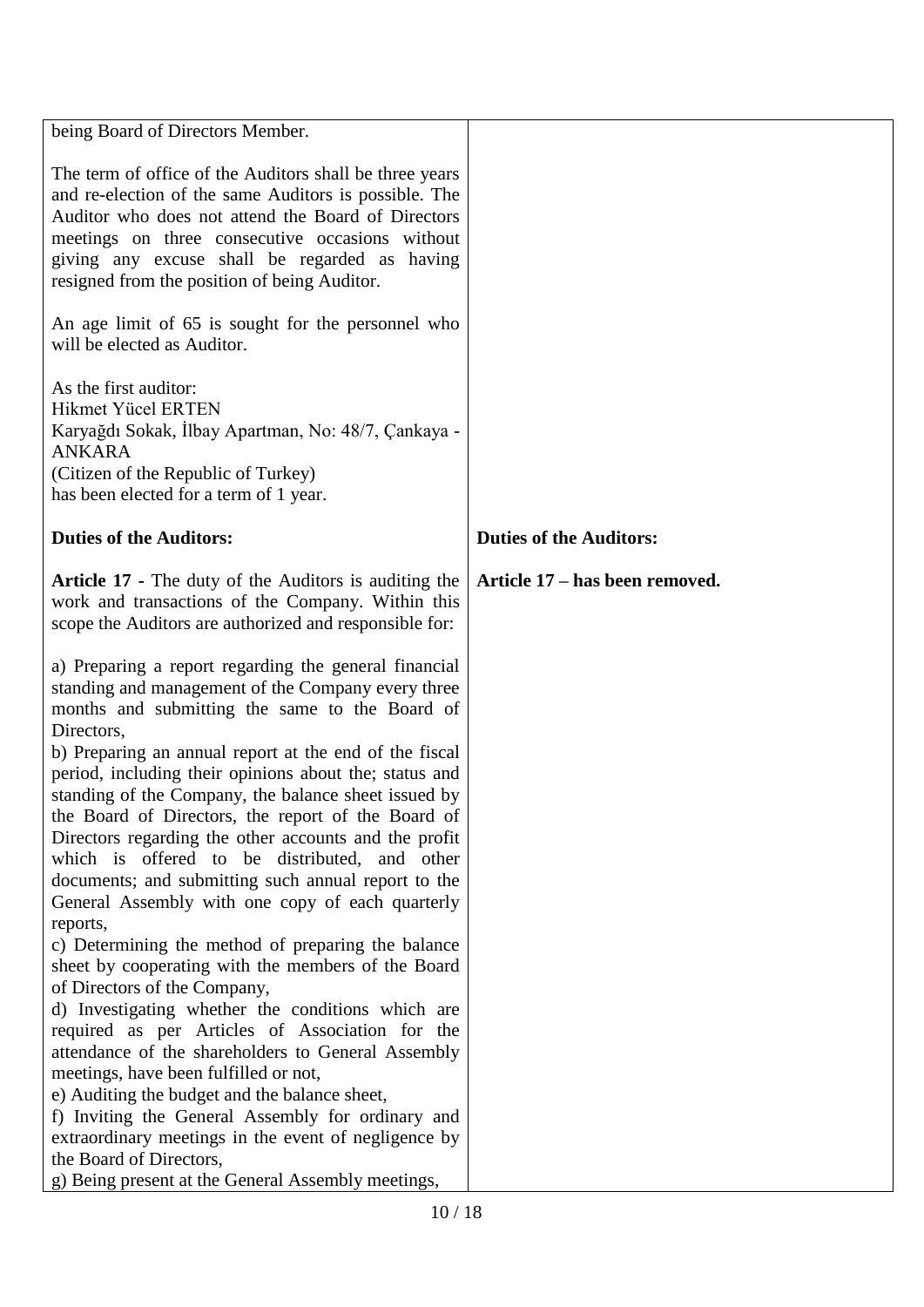| h) Supervising the Board of Directors members for<br>full compliance with the provisions of laws and<br>Articles of Association.<br>i) In addition to being responsible for the fulfillment<br>of the duties, Auditors are authorized and responsible<br>for making proposals to the Board of Directors with<br>respect to taking measures as the Auditors deem<br>necessary in order to ensure that the Company is<br>managed in the best way possible and the protection<br>of the interests of the Company, for calling the<br>General Assembly to meeting if deemed necessary<br>and for determining the agenda of the meeting, and for<br>preparing the report mentioned in Article 354 of<br><b>Turkish Commercial Code.</b><br>In the event that material and immediate<br>$\ddot{1}$<br>circumstances come into existence, the Auditors shall<br>be obliged to exercise above mentioned authorities<br>immediately. The Auditors shall be jointly responsible<br>for not performing well the duties assigned to them by<br>the law and the Articles of Association.<br>k) Attending the Board of Directors meetings. |                                                                                                                                                                                                                                                                                                                                                 |
|------------------------------------------------------------------------------------------------------------------------------------------------------------------------------------------------------------------------------------------------------------------------------------------------------------------------------------------------------------------------------------------------------------------------------------------------------------------------------------------------------------------------------------------------------------------------------------------------------------------------------------------------------------------------------------------------------------------------------------------------------------------------------------------------------------------------------------------------------------------------------------------------------------------------------------------------------------------------------------------------------------------------------------------------------------------------------------------------------------------------------|-------------------------------------------------------------------------------------------------------------------------------------------------------------------------------------------------------------------------------------------------------------------------------------------------------------------------------------------------|
| <b>Wages of the Auditors:</b>                                                                                                                                                                                                                                                                                                                                                                                                                                                                                                                                                                                                                                                                                                                                                                                                                                                                                                                                                                                                                                                                                                | <b>Wages of the Auditors:</b>                                                                                                                                                                                                                                                                                                                   |
| <b>Article 18 - The wages of the Auditors are resolved</b><br>by the General Assembly.                                                                                                                                                                                                                                                                                                                                                                                                                                                                                                                                                                                                                                                                                                                                                                                                                                                                                                                                                                                                                                       | Article 18 – has been removed                                                                                                                                                                                                                                                                                                                   |
| <b>SECTION V</b>                                                                                                                                                                                                                                                                                                                                                                                                                                                                                                                                                                                                                                                                                                                                                                                                                                                                                                                                                                                                                                                                                                             | <b>SECTION V</b>                                                                                                                                                                                                                                                                                                                                |
| <b>ORDINARY AND EXTRAORDINARY</b><br>MEETINGS, QUORUM, PLACE OF MEETING,<br><b>COMMISSIONER, REPRESENTATIVE, RIGHT</b><br><b>TO VOTE</b>                                                                                                                                                                                                                                                                                                                                                                                                                                                                                                                                                                                                                                                                                                                                                                                                                                                                                                                                                                                     | <b>ORDINARY AND EXTRAORDINARY</b><br>MEETINGS, QUORUM, PLACE OF MEETING,<br>REPRESENTATIVE OF THE MINISTRY,<br>REPRESENTATIVE, RIGHT TO VOTE                                                                                                                                                                                                    |
| <b>General Assembly:</b>                                                                                                                                                                                                                                                                                                                                                                                                                                                                                                                                                                                                                                                                                                                                                                                                                                                                                                                                                                                                                                                                                                     | <b>General Assembly:</b>                                                                                                                                                                                                                                                                                                                        |
| <b>Article 19 - The ordinary General Assembly meeting</b><br>shall be held within three months after the end of the<br>fiscal year of the Company and at least once a year. In<br>the ordinary General Assembly meeting, the issues in<br>the agenda which is prepared by the Board of<br>Directors, shall be discussed and resolved, taking into                                                                                                                                                                                                                                                                                                                                                                                                                                                                                                                                                                                                                                                                                                                                                                            | <b>Article 19 - The ordinary General Assembly meeting</b><br>shall be held within three months after the end of the<br>fiscal year of the Company and at least once a year. In<br>the ordinary General Assembly meeting, the issues in<br>the agenda which is prepared by the Board of<br>Directors shall be discussed and resolved taking into |

account Article 369 of the Turkish Commercial Code. The Extraordinary General Assembly shall convene when the business of the Company calls for it, and shall take the required resolutions. The place and time of the meeting shall be duly announced.

account the provisions of Article **413** of the Turkish Commercial Code. The Extraordinary General Assembly shall convene when the business of the Company calls for it and shall take the required resolutions. The place and time of the meeting shall be duly announced.

The working methods and principles of the Company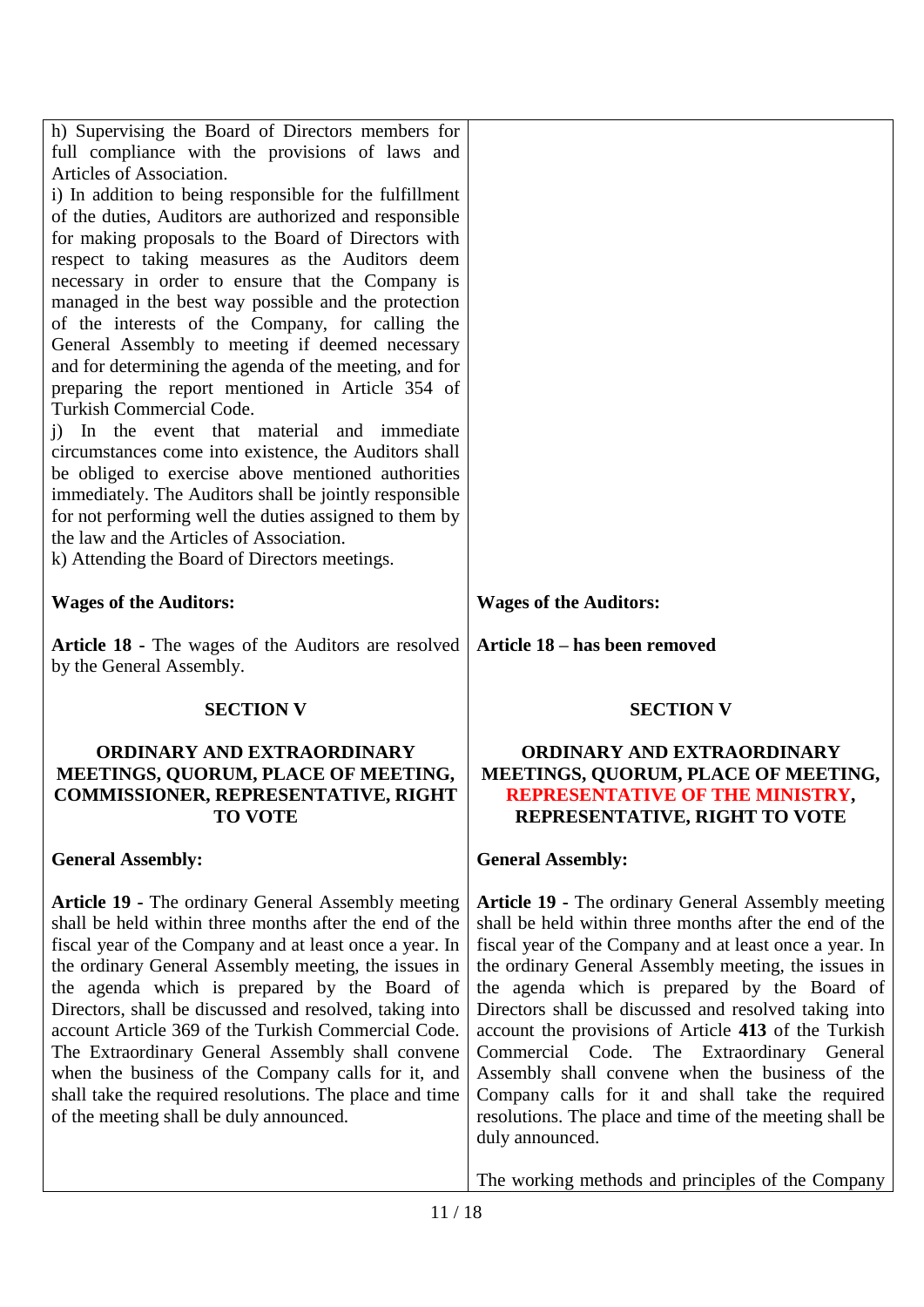|                                                                                                                                                                                                                                                                                                                                              | are defined with an Internal Directive registered and<br>announced and approved by the General Assembly.                                                                                                                                                                                                                                                                                                                                                                                                                                                                                                                                                                                                                                                                                                                                                                          |
|----------------------------------------------------------------------------------------------------------------------------------------------------------------------------------------------------------------------------------------------------------------------------------------------------------------------------------------------|-----------------------------------------------------------------------------------------------------------------------------------------------------------------------------------------------------------------------------------------------------------------------------------------------------------------------------------------------------------------------------------------------------------------------------------------------------------------------------------------------------------------------------------------------------------------------------------------------------------------------------------------------------------------------------------------------------------------------------------------------------------------------------------------------------------------------------------------------------------------------------------|
|                                                                                                                                                                                                                                                                                                                                              | Participation to the General Assembly meeting<br>through electronic environment:                                                                                                                                                                                                                                                                                                                                                                                                                                                                                                                                                                                                                                                                                                                                                                                                  |
|                                                                                                                                                                                                                                                                                                                                              | The Shareholders having the right to attend the<br>meeting may also attend these meetings through<br>electronic environment as per Article 1527 of the<br>Turkish Commercial Code. The Company may, as<br>per the provisions of the Regulation Regarding the<br><b>General Assemblies of the Joint Stock Companies</b><br>Which Shall be Held In Electronic Environment,<br>establish an electronic general assembly system<br>which shall enable the shareholders to attend the<br>meetings through electronic means and give<br>opinions and make proposals and vote as well as<br>purchase a system specifically designed for this<br>purpose. As per this provision of the articles of<br>the<br>shareholders<br>their<br>association,<br>and<br>representatives are enabled to use their whole<br>rights stipulated in the provisions of the mentioned<br><b>Regulation.</b> |
| <b>Quorum in Special Circumstances:</b>                                                                                                                                                                                                                                                                                                      | <b>Quorum in Special Circumstances:</b>                                                                                                                                                                                                                                                                                                                                                                                                                                                                                                                                                                                                                                                                                                                                                                                                                                           |
| <b>Article 21 - At the Extraordinary General Assembly</b><br>meetings which is convened for the amendment of the<br>Articles of Association, the relevant regulations of the<br>Turkish Commercial Code and Capital Markets Board<br>shall be implemented, taking into account type and<br>nature of the matters which are to be resolved.   | <b>Article 21 - At the Extraordinary General Assembly</b><br>meetings which is convened for the amendment of the<br>Articles of Association, the relevant regulations of the<br>Turkish Commercial Code and Capital Markets Board<br>shall be implemented, taking into account type and<br>nature of the matters which are to be resolved.                                                                                                                                                                                                                                                                                                                                                                                                                                                                                                                                        |
| Presence of the Commissioner in the Meeting:                                                                                                                                                                                                                                                                                                 | <b>Representative of the Ministry:</b>                                                                                                                                                                                                                                                                                                                                                                                                                                                                                                                                                                                                                                                                                                                                                                                                                                            |
| Article 23 - The presence of the Commissioner of the<br>Ministry of Trade at the Ordinary and Extraordinary<br>General Assembly meetings is mandatory. The<br>resolutions taken at the meetings in absentia of the<br>Commissioner are not valid.                                                                                            | Article $23$ – The presence of the representative of<br>the Ministry of <b>Customs</b> and Trade in the Ordinary<br>and Extraordinary General Assembly Meetings is<br>mandatory. The resolutions taken at the meetings in<br>absentia of the representative are not valid.                                                                                                                                                                                                                                                                                                                                                                                                                                                                                                                                                                                                        |
| <b>Assignment of a Representative:</b>                                                                                                                                                                                                                                                                                                       | <b>Assignment of a Representative:</b>                                                                                                                                                                                                                                                                                                                                                                                                                                                                                                                                                                                                                                                                                                                                                                                                                                            |
| <b>Article 24 - The shareholders are permitted to have</b><br>themselves be represented in the General Assembly<br>meetings by the representative they assign among or<br>outside the shareholders. The representatives who are<br>shareholders in the Company shall be authorized to<br>cast the vote of the shareholders they represent in | <b>Article 24</b> – The shareholders are permitted to have<br>themselves be represented in the General Assembly<br>meetings by the representative they assign among or<br>outside the shareholders. The representatives who are<br>shareholders in the Company shall be authorized to<br>cast the vote of the shareholders they represent in                                                                                                                                                                                                                                                                                                                                                                                                                                                                                                                                      |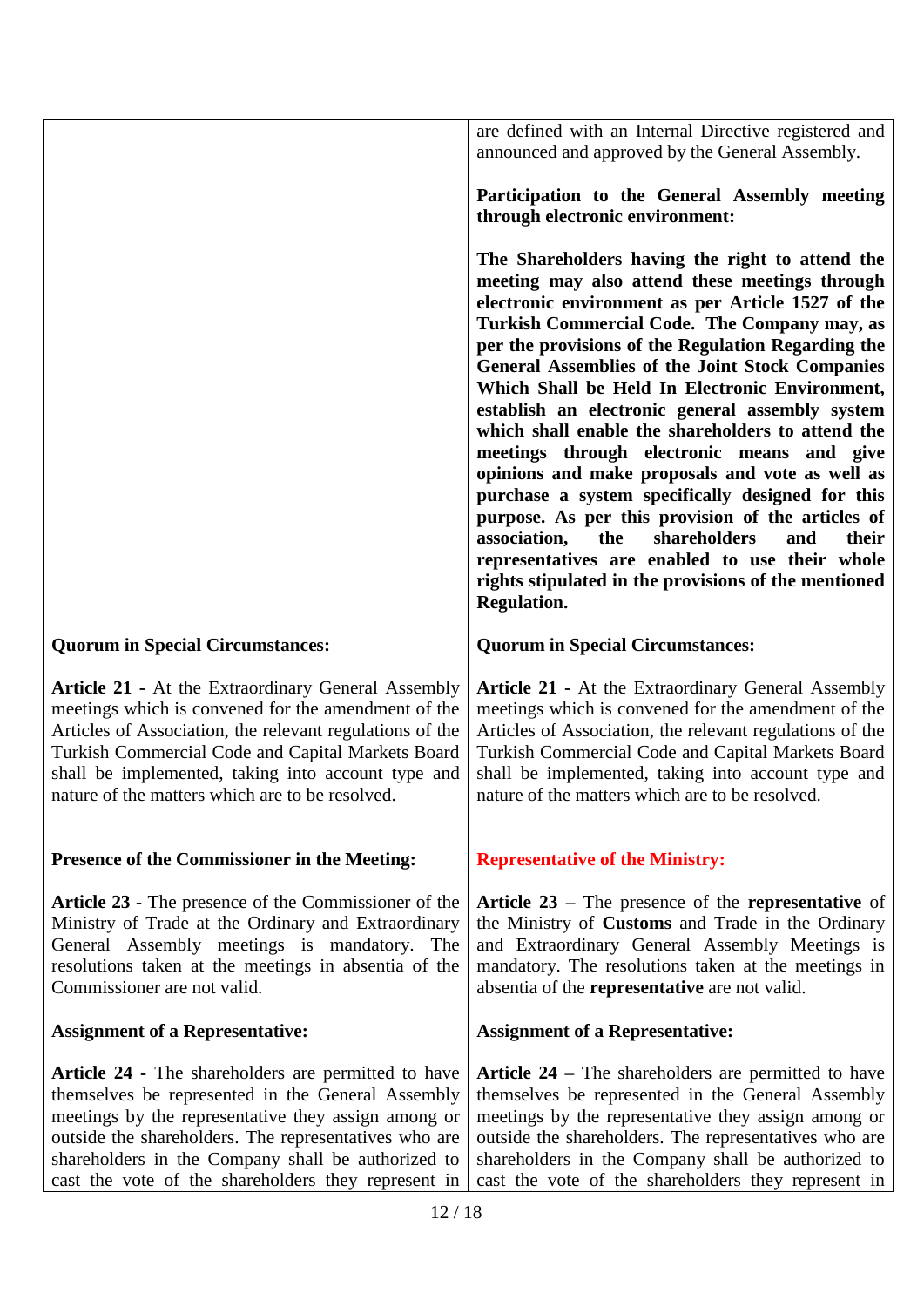addition to their own votes. The Board of Directors shall determine and announce the format of the letter of attorney within the framework of the regulations of the Capital Markets Board. addition to their own votes. The Board of Directors shall determine and announce the format of **power** of attorney **pursuant to the Turkish Commercial Code and** within the framework of the regulations of the Capital Markets Board **and the Ministry of Customs** 

## **Right to Vote:**

**Article 25 -** The shareholders and the proxies who are present in the Ordinary and Extraordinary General Assembly Meetings have one voting right against each equity share. In the event that an equity share has more than one owner, the owners of such equity share shall be able to vote only through one representative.

# **Method of Voting:**

**Article 26 -** At the General Assembly meetings, the votes shall be cast by raising hands. However, it is required to apply secret balloting upon request of the shareholders possessing one tenth of the capital represented by the shareholders that are present at the General Assembly meeting.

## **SECTION VI**

# **CAPITAL INCREASE, ANNUAL ACCOUNTS, PROFIT DISTRIBUTION, RESERVES**

## **Annual Accounts:**

**Article 28** - The fiscal year of the Company shall start on the first day of JANUARY and shall end on the 31st day of DECEMBER. The first fiscal year shall be the period between the day when the company is definitely established and the last day of DECEMBER in that year.

## **Annual Reports:**

**Article 29 -** Three copies of each of Board of Directors and Auditor Reports, annual balance sheet, General Assembly minutes and the schedule showing the name and amount of shares of the shareholders that were present at the General Assembly, shall be sent out to the Ministry of Trade within 1 month

**and Trade.**

## **Right to Vote:**

**Article 25 –** The shareholders and the proxies who are present in the Ordinary and Extraordinary General Assembly have one voting right against each equity share. In the event that an equity share has more than one owner, the owners of such equity share shall be able to vote only through one representative **either elected from among each other or a third person**.

## **Method of Voting:**

**Article 26 –** At the General Assembly Meetings, the votes shall be cast by raising hands **and as for the electronic general assemblies, votes are cast pursuant to the relevant stipulated regulations.**

## **SECTION VI**

## **CAPITAL INCREASE, FISCAL YEAR, ANNUAL PROFIT DISTRIBUTION, LEGAL RESERVES**

## **Fiscal Year:**

**Article 28 -** The fiscal year of the Company shall start on the first day of **January** and shall end on the **last** day of **December**. The first fiscal year shall be the period between the day when the company is definitely established and the last day of **December** in that year.

**Documents to be delivered to the Capital Markets Board and the Ministry of Customs and Trade:**

**Article 29 - With respect to the documents to be delivered to the Capital Markets Board and the Ministry of Customs and Trade, regulations of the Turkish Commercial Code, Capital Markets Board and the Ministry of Customs and Trade are applied.**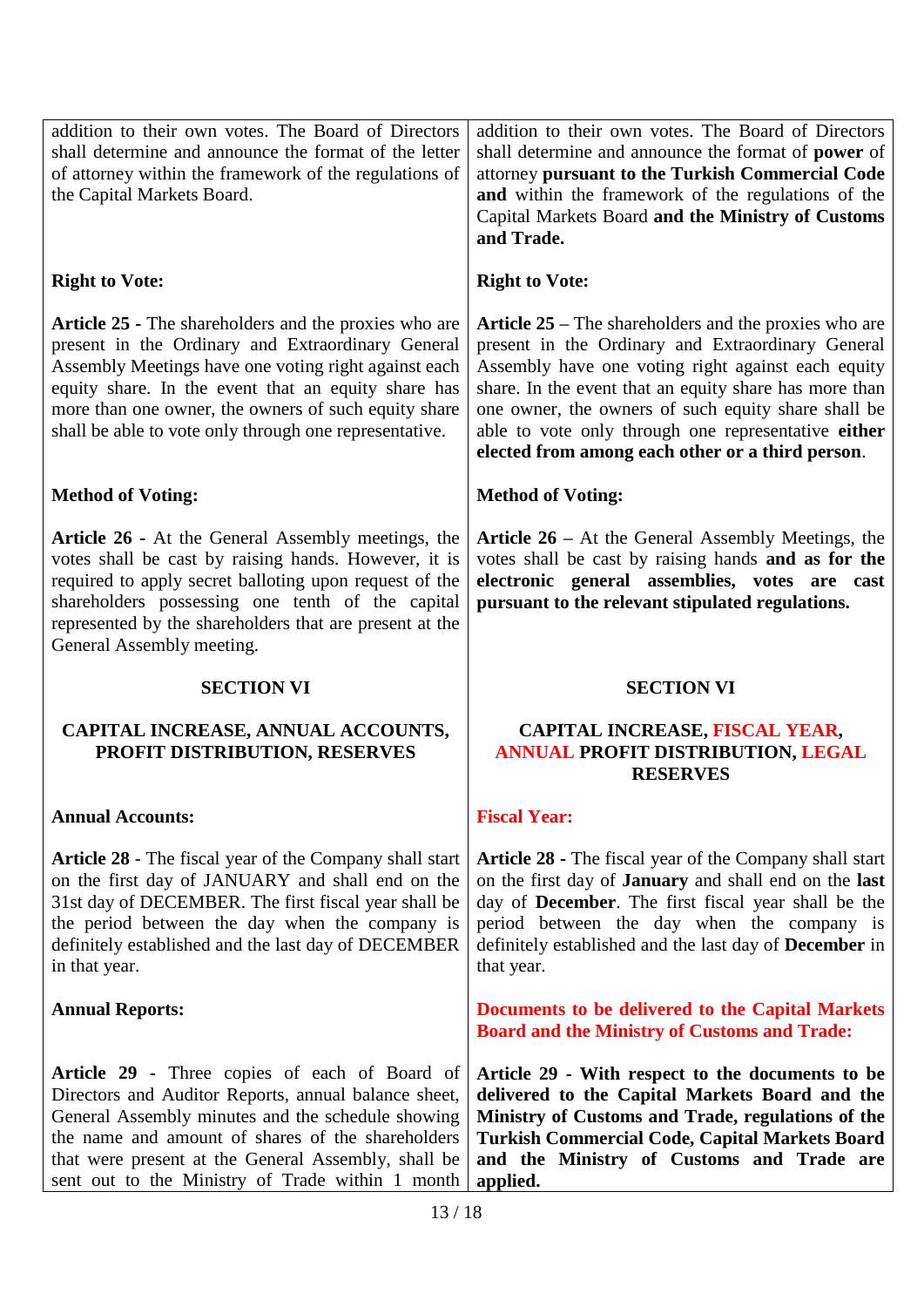| 10% shall be deducted from the amount which is<br>allocated to the officers and employees, and from the<br>amount which is decided to be distributed to the<br>shareholders as second dividend; and shall be added to<br>the legal reserves in compliance with the Turkish<br>Commercial Code<br>Article<br>466<br>Paragraph<br>2<br>Subparagraph 3.                | 5% dividend is deducted from the amount which<br>e)<br>has been decided to be distributed to shareholders<br>and the officers and employees and one tenth of<br>the reached amount is added to the <b>legal reserves</b> .<br>The regulations of the Capital Markets Board are<br>abided by as for the annual profit sharing process.                                                                                                                                                                              |
|---------------------------------------------------------------------------------------------------------------------------------------------------------------------------------------------------------------------------------------------------------------------------------------------------------------------------------------------------------------------|--------------------------------------------------------------------------------------------------------------------------------------------------------------------------------------------------------------------------------------------------------------------------------------------------------------------------------------------------------------------------------------------------------------------------------------------------------------------------------------------------------------------|
| d) From the remaining profit; a bonus at a ratio which<br>is determined by the General Assembly (up to 10% of<br>the remaining profit), shall be distributed to officers<br>and employees, and the remaining part shall be<br>distributed to the shareholders as a second dividend in<br>the manner determined by the General Assembly.                             | From the remaining <b>annual</b> profit; a bonus at a<br>d)<br>ratio which is determined by the General<br>Assembly (up to 10% of the remaining profit),<br>shall be distributed to officers and employees, and<br>the remaining part shall be distributed to the<br>shareholders as a second dividend in the manner<br>determined by the General Assembly.                                                                                                                                                        |
| c) From the remaining profit; first dividend shall be<br>allocated at a rate and amount determined by the<br>Capital Markets Board.                                                                                                                                                                                                                                 | From the remaining profit, dividend at the<br>$\mathbf{c}$<br>amount of 5% of the paid capital shall be<br>distributed to the shareholders.                                                                                                                                                                                                                                                                                                                                                                        |
| b) The taxes, which are mandatory to be paid by the<br>Company as a legal entity, shall be allocated.                                                                                                                                                                                                                                                               | b) has been removed.                                                                                                                                                                                                                                                                                                                                                                                                                                                                                               |
| a) 5% shall be allocated as legal reserve (Turkish<br>Commercial Code, Article 466/1)                                                                                                                                                                                                                                                                               | a) 5% is reserved as the legal reserve as <b>per article</b><br>519 of the Turkish Commercial Code until it<br>equals 20% of the paid in capital;                                                                                                                                                                                                                                                                                                                                                                  |
| From the net profit;                                                                                                                                                                                                                                                                                                                                                | From the <b>annual</b> profit;                                                                                                                                                                                                                                                                                                                                                                                                                                                                                     |
| Article 30 - The amount; which remains after<br>deduction of the amounts that are mandatory to be<br>allocated and paid by the Company (such as the<br>general expenses of the Company and miscellaneous<br>depreciations) from the ascertained incomes at the end<br>of fiscal year, and which is stated in the balance sheet,<br>shall constitute the net profit. | Article 30 - The amount; which remains after<br>deduction of the amounts that are mandatory to be<br>allocated and paid by the Company from the<br>depreciation<br>incomes,<br>ascertained<br>and<br>extraordinary expenses, corporate tax and similar<br>taxes and funds at the end of the fiscal year and<br>which is stated in the balance sheet shall constitute<br>the net profit. The net profit shall be allocated in<br>the order stated below after the deduction of the<br>previous year losses, if any. |
| Law and communiqués shall be complied in this<br>regard.<br><b>Net Profit and Its Distribution:</b>                                                                                                                                                                                                                                                                 | <b>Annual Profit Distribution and Legal Reserves:</b>                                                                                                                                                                                                                                                                                                                                                                                                                                                              |
| attending the meeting.<br>Additionally; the provisions of the Capital Market                                                                                                                                                                                                                                                                                        |                                                                                                                                                                                                                                                                                                                                                                                                                                                                                                                    |
| starting from the date of last meeting of the General<br>Assembly or shall be handed to the commissioner                                                                                                                                                                                                                                                            |                                                                                                                                                                                                                                                                                                                                                                                                                                                                                                                    |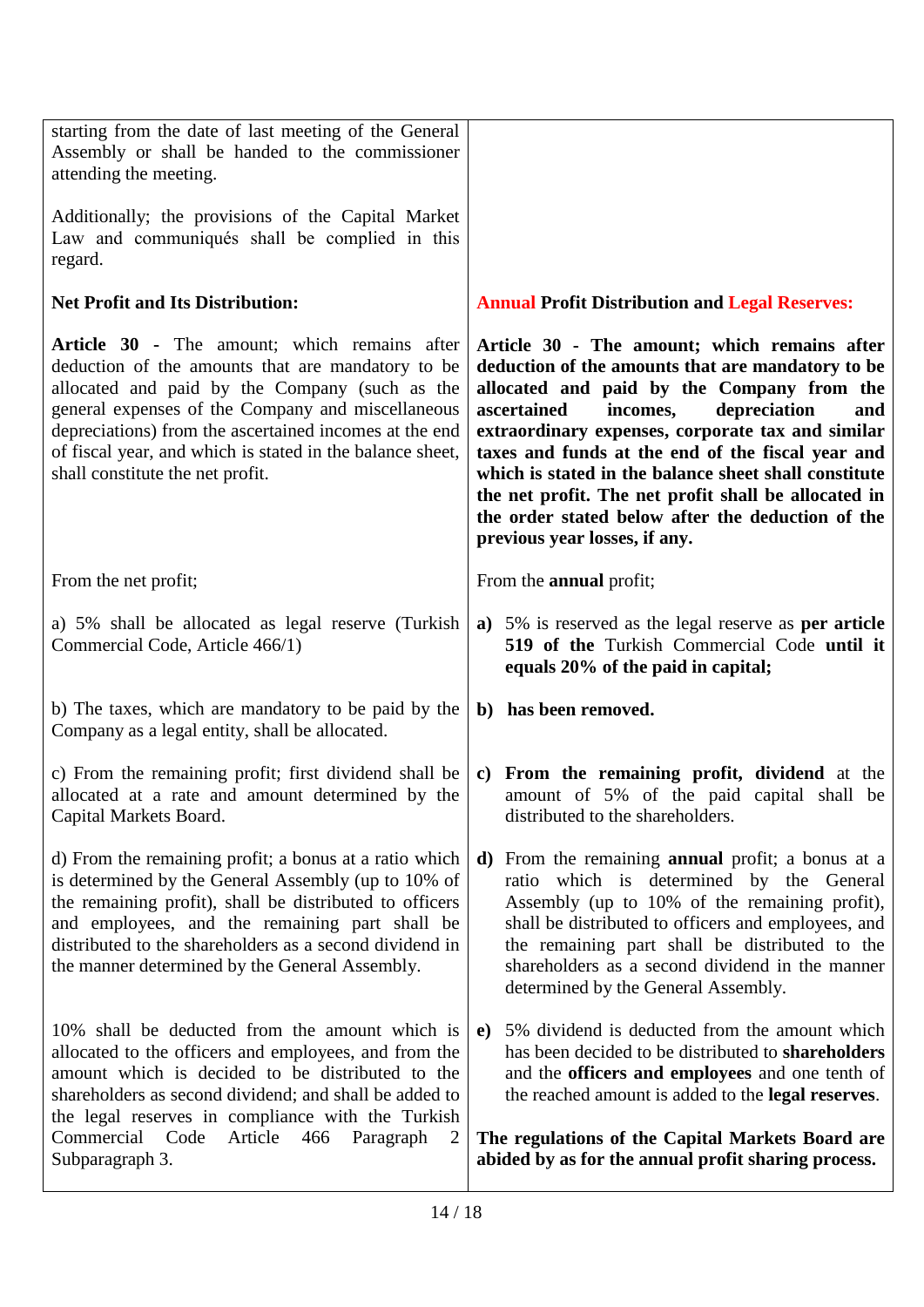The General Assembly may decide to allocate the "profit" (except the first dividend), wholly or partially, including the dividend shares, as extraordinary or optional legal reserves for devoting to development, redemption, renewal, aid, coverage of losses and similar purposes.

Unless the reserves which are required to be allocated by provisions of law and the first dividend determined in the Articles of Association for the shareholders; are allocated, it is not allowed to take resolution for allocating other reserves, for transferring profits to the subsequent year and for distributing dividends to the Board of Directors Members, officers, employees and workers.

# **Time of Profit Distribution:**

**Article 31 -** The date when the annual profit shall be distributed to the shareholders and the method by which such distribution shall be made; is resolved by the General Assembly, upon the proposal of the Board of Directors by also taking into consideration the provisions of the Capital Market Law.

**Reserves:**

**Article 32 -** The legal reserves shall be allocated up to twenty percent of the capital of the Company. In the event of decrease in such amount, allocation of reserves shall continue. The provision of the Turkish Commercial Code Article 466/3 is reserved.

The legal reserves may be spent up, as long as such spending does not exceed half of the actual capital; solely for compensating the losses, for maintaining the business during the times of deterioration of the business, for preventing unemployment or taking precautions which are sufficient for reducing its effects.

# **SECTION VII**

# **Termination and Liquidation of the Company:**

**Article 33 -** The relevant provisions of the Turkish Commercial Code shall be applicable with regard to the termination and the liquidation of the Company and the procedures related thereto.

Unless the reserves which are required to be allocated by provisions of law and the **dividend** determined in the Articles of Association for the shareholders; are **distributed**, it is not allowed to take resolution for allocating other reserves, for transferring profits to the subsequent year and for distributing dividends to the Board of Directors Members and workers.

# **Time of Profit Distribution:**

**Article 31 -** The date when the annual profit shall be distributed to the shareholders and the method by which such distribution shall be made; is resolved by the General Assembly, upon the proposal of the Board of Directors by also taking into consideration the provisions of the Capital Market Law.

**Excess Reserves and Voluntary Legal Reserves:**

**Article 32 - The General Assembly may resolve that, all of the annual profit other than the part decided to be distributed may be reserved as excess reserve or voluntary legal reserve for the allocation of compensating losses, growth, amortization, renewal, donation and similar purposes.** 

## **SECTION VII**

## **Termination and Liquidation of the Company:**

**Article 33 -** The relevant provisions of the Turkish Commercial Code shall be applied with regard to the termination and liquidation of the Company and the procedures related thereto.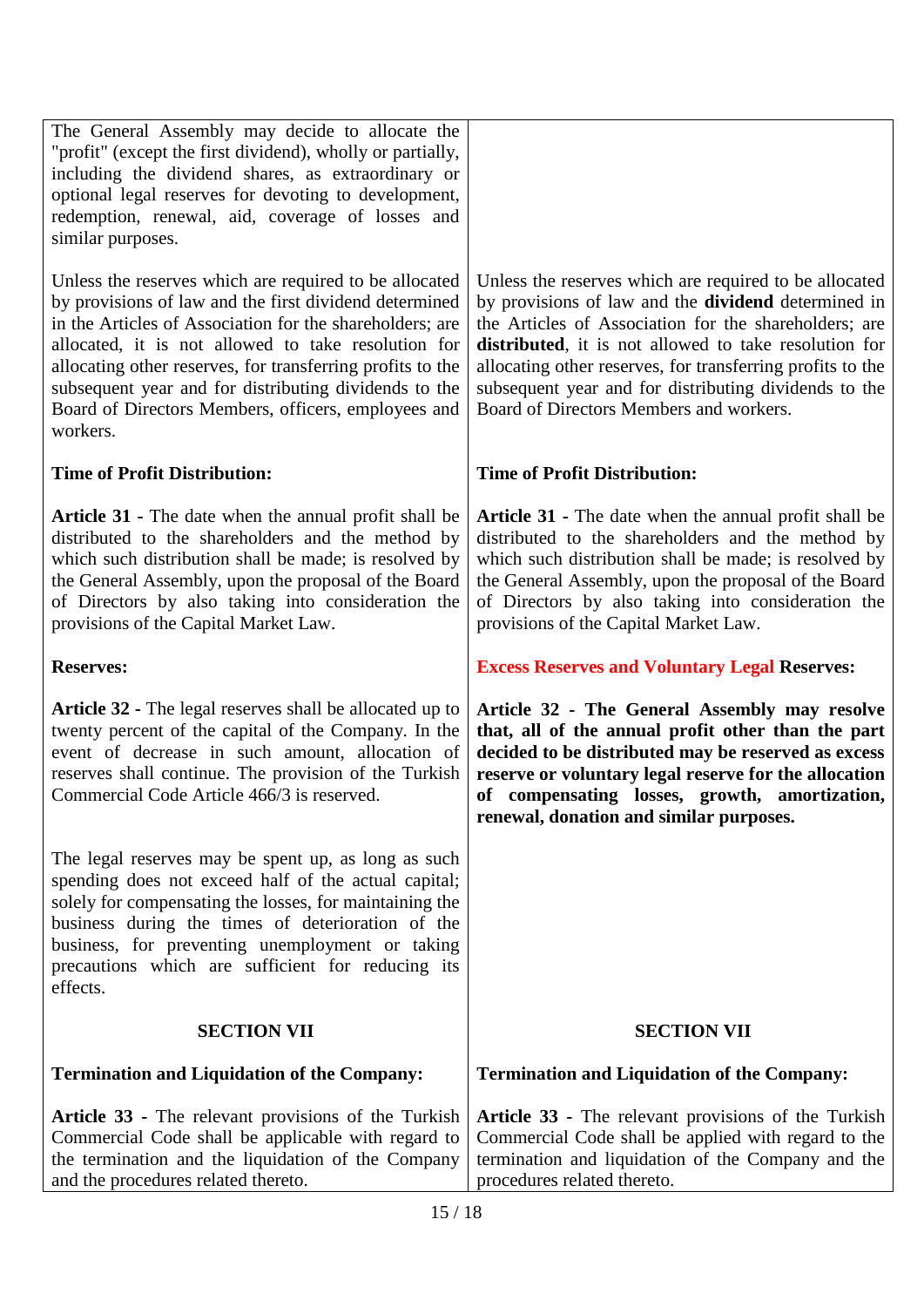Unless the Board of Directors is assigned for liquidation concurrently, the General Assembly shall select four liquidators.

## **SECTION VIII**

# **MISCELLANEOUS PROVISIONS**

## **Amendment of the Articles of Association:**

**Article 34 -** The consent of both the Ministry of Trade and the Capital Markets Board shall be obtained before any amendment which is to be made on these Articles of Association. The amendments made in this regard shall be valid as of their date of announcement after being duly verified and registered in the Trade Register.

## **Announcements of the Company:**

**Article 35 -** The matters, which relate to the Company and are required to be announced, shall be done via a newspaper, which is distributed at the area where the headquarter of the Company is located, on condition that the provision of the Turkish Commercial Code Article 37 Paragraph 4 is reserved. If an announcement relates to an invitation to a meeting, it shall be made at least 15 days prior to the date of such meeting.

The provisions of the Turkish Commercial Code Articles 397 and 438 shall be applicable for the announcements regarding capital decrease and liquidation.

The provisions of the relevant communiqué shall be applicable with regard to the announcements which are obligatory to be made, in accordance with the Capital Market Law.

# **Court of Competent Jurisdiction:**

**Article 36 -** All conflicts which might arise between the Company and the shareholders shall be concluded by the court of jurisdiction in the area where the headquarter of the Company is located.

#### **SECTION VIII**

## **MISCELLANEOUS PROVISIONS**

## **Amendment of the Articles of Association:**

**Article 34 -** The **permission** of the Ministry of **Customs** and Trade and the **consent** of the Capital Markets Board shall be obtained before any amendment to be made to the Articles of Association. The amendments made in this regard shall be valid as of their date of announcement after being duly verified and registered in the Trade Registry.

## **Announcements of the Company:**

**Article 35 -** The matters which relate to the Company and are required to be announced, shall be done via a newspaper which is distributed at the area where the headquarters of the company is located, on condition that the provision of the Turkish Commercial Code Article 35 paragraph 4 is reserved. If an announcement relates to an invitation to a meeting, it shall be made at least **3 weeks** prior to the date of such meeting **pursuant to the regulations of the Capital Markets Board**.

The provisions of the Turkish Commercial Code Articles **474** and **532** are applied for the announcements regarding capital decrease and liquidation.

The provisions of the relevant communiqué shall be applicable with regard to the announcements which are obligatory to be made, in accordance with the Capital Market Law.

## **Court of Competent Jurisdiction:**

**Article 36 -** All conflicts which might arise between the Company and the shareholders shall be concluded by the court of jurisdiction in the area where the headquarter of the Company is located.

#### **Articles of Association to be dispatched to the Ministry: Articles of Association to be Dispatched to the ministry:**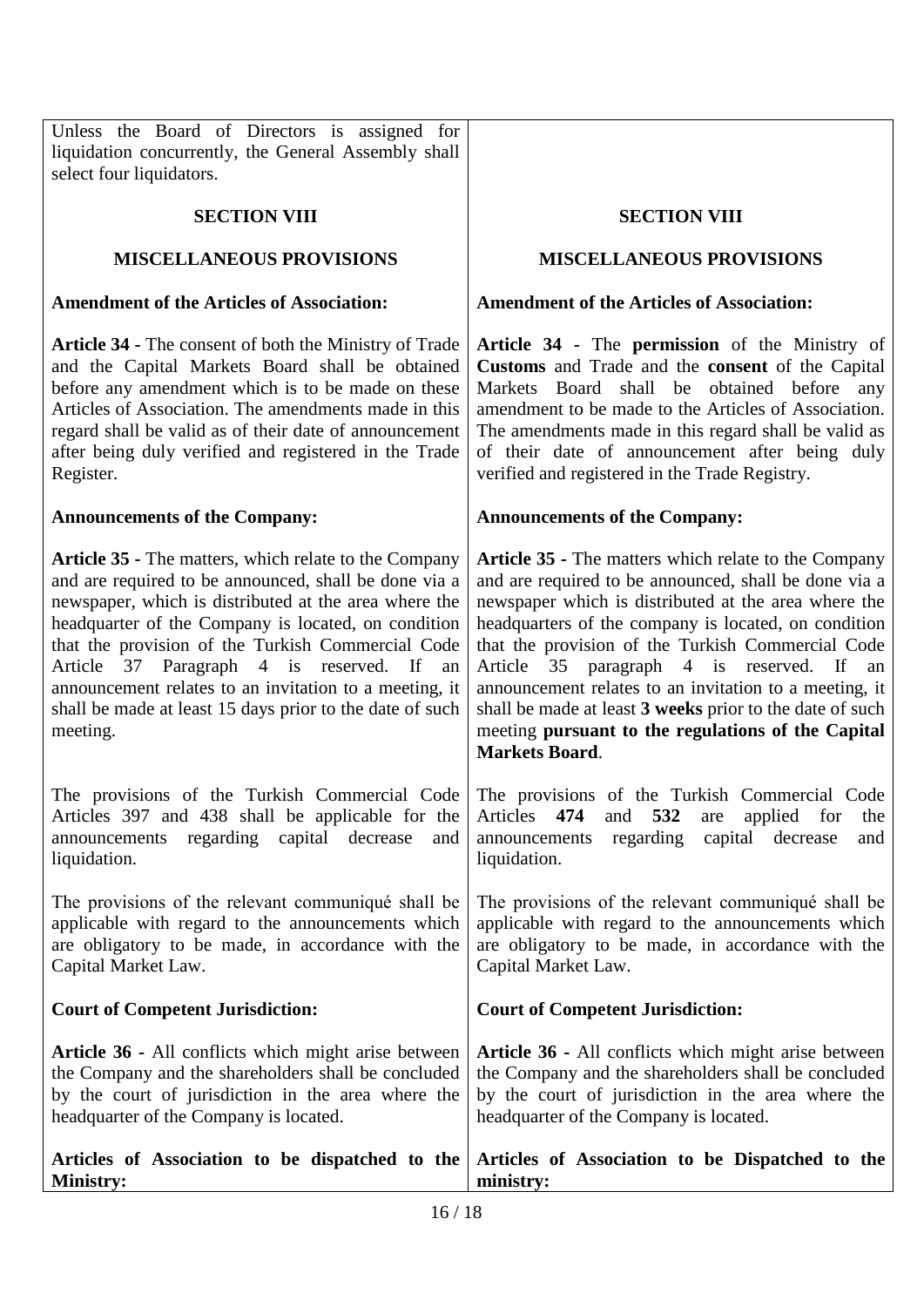| Article 37 - The Company shall print out this Articles<br>of Association and submit to the shareholders, as well<br>as the Company shall dispatch the Ministry of Trade<br>with 10 copies of the same. |                                                                                                                     |    | Article 37 - has been removed. |                   |
|--------------------------------------------------------------------------------------------------------------------------------------------------------------------------------------------------------|---------------------------------------------------------------------------------------------------------------------|----|--------------------------------|-------------------|
| <b>FOUNDERS:</b>                                                                                                                                                                                       |                                                                                                                     |    |                                | Has been removed. |
|                                                                                                                                                                                                        | NAME, DOMICILE                                                                                                      |    | <b>NATIONALITY</b>             |                   |
| $1 -$                                                                                                                                                                                                  | Türk Kara Kuvvetlerini<br>Güçlendirme Vakfı<br>Milli Savunma Bakanlığı<br>Müdafaa Caddesi - ANKARA                  | TR | <b>SIGNATURE</b>               |                   |
| $2 -$                                                                                                                                                                                                  | Ordu Yardımlaşma Kurumu<br>Ziya Gökalp Caddesi No: 64<br><b>ANKARA</b>                                              | TR | <b>SIGNATURE</b>               |                   |
| $3-$                                                                                                                                                                                                   | Türkiye Vakıflar Bankası T.A.O. TR<br>Bankalar Caddesi No:44<br><b>ANKARA</b>                                       |    | <b>SIGNATURE</b>               |                   |
| 4-                                                                                                                                                                                                     | Yapı ve Kredi Bankası A.Ş.<br>İstiklal Caddesi Korsan Çıkmazı<br>No: 1 Beyoğlu - İSTANBUL                           | TR | <b>SIGNATURE</b>               |                   |
| $5-$                                                                                                                                                                                                   | Türk Polis Teşkilatını<br>Güçlendirme Vakfı<br>Etibank Yanı Beyazsaray Apartman<br>Kat 2 No: 27<br>Sıhhıye - ANKARA | TR | <b>SIGNATURE</b>               |                   |